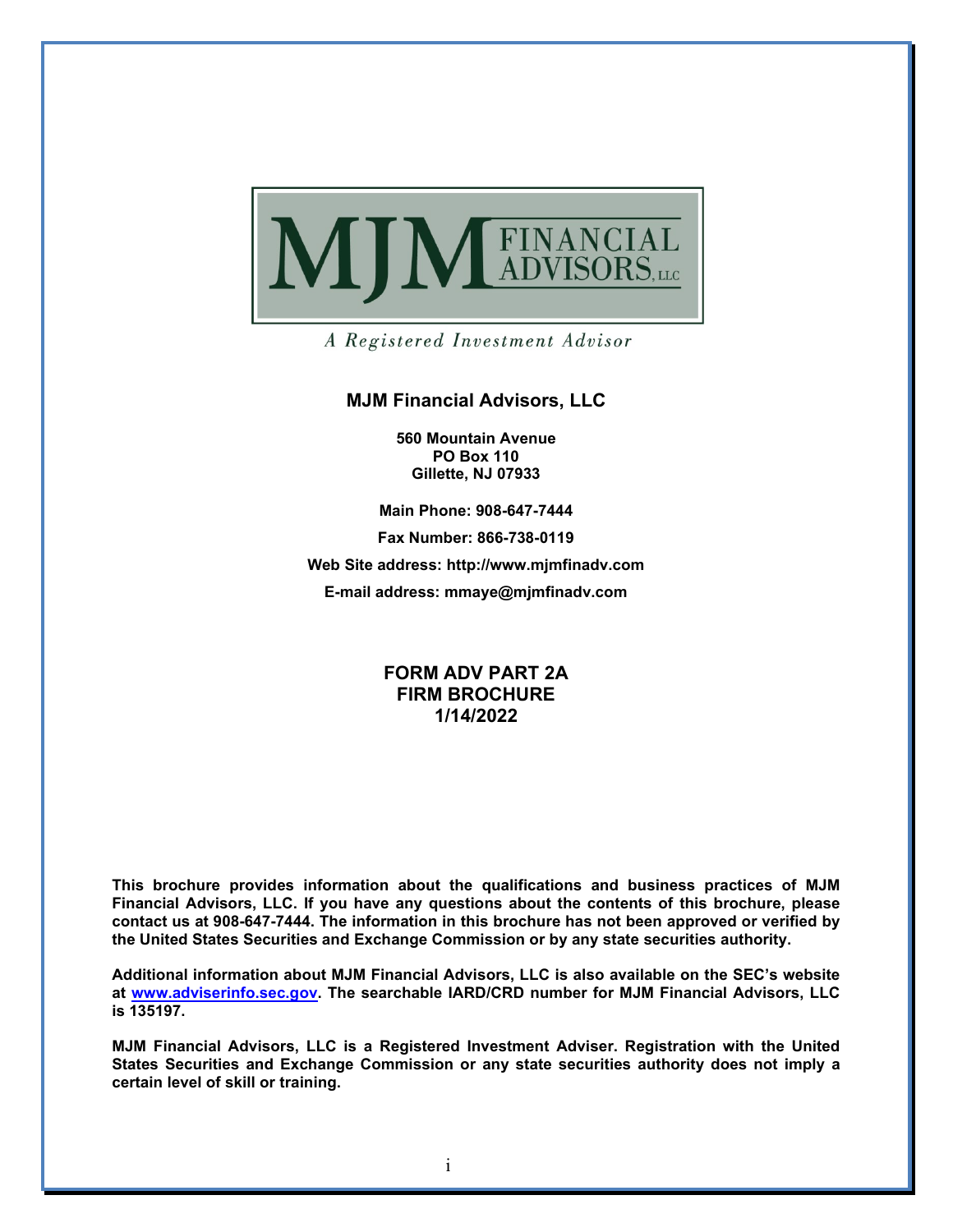## *SUMMARY OF MATERIAL CHANGES*

At least annually when we amend the MJM Financial Advisors, LLC ("MJM") brochure for the annual update, we will discuss only material changes from our last annual or interim update and we will provide you with a summary of such changes. We will reference the date of the last annual or interim update to this brochure.

Since our last updating amendment filed on January 11, 2021 no material changes have occurred.

A copy of our updated brochure and brochure supplement is available to you free of charge and may be requested by contacting us at (908) 647-7444 or mmaye@mimfinadv.com.

Additional information about MJM is also available via the SEC's web site www.adviserinfo.sec.gov. The IARD number for MJM is 135197. The SEC's web site also provides information about any persons affiliated with MJM who are registered, or are required to be registered, as Advisory Representatives of MJM.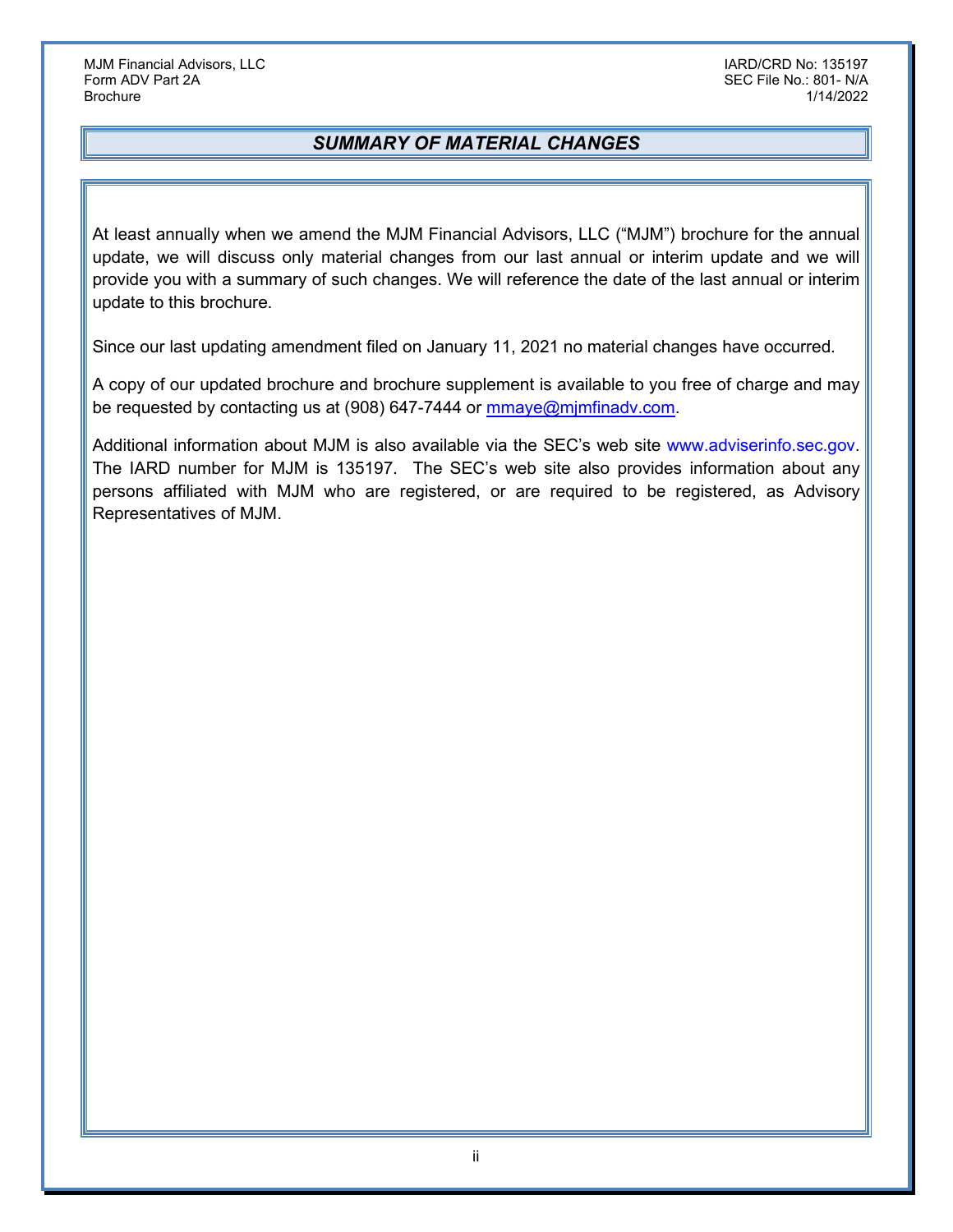## Form ADV Part 2A, Item 3

## **Table of Contents**

| Methods of Analysis, Investment Strategies and Risk of Loss 12                |  |
|-------------------------------------------------------------------------------|--|
|                                                                               |  |
|                                                                               |  |
| Code of Ethics, Participation or Interest in Client Transactions and Personal |  |
|                                                                               |  |
|                                                                               |  |
|                                                                               |  |
|                                                                               |  |
|                                                                               |  |
|                                                                               |  |
|                                                                               |  |
|                                                                               |  |
|                                                                               |  |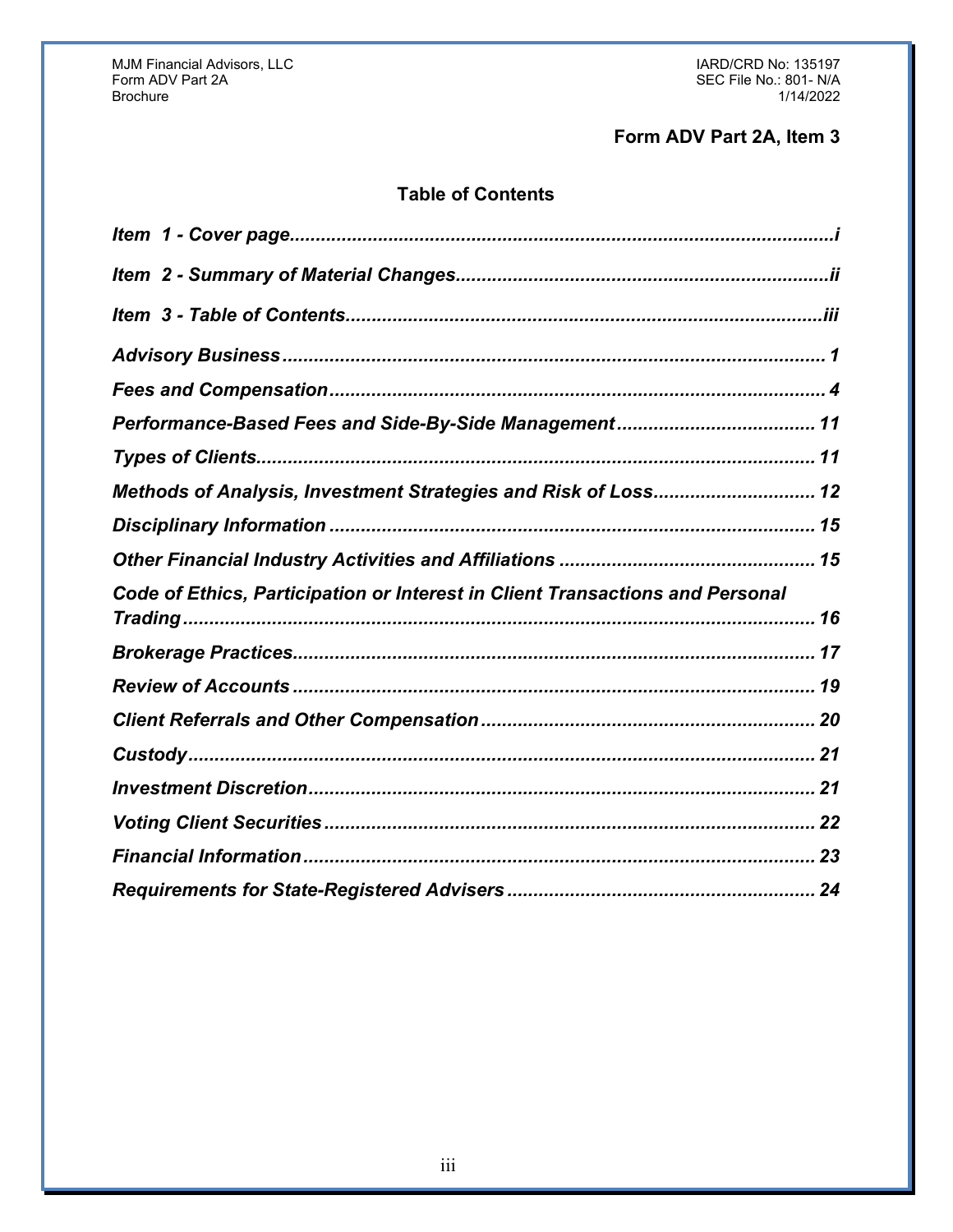## <span id="page-3-0"></span>*Advisory Business*

## **Form ADV Part 2A, Item 4**

## **Firm History**

MJM Financial Advisors, LLC ("MJM" or the "firm") was formed in July 2005 by Michael J. Maye. The firm is a fee-only firm dedicated to the fiduciary principle that the client's best interest should be first and foremost at all times. The firm's services include financial planning and investment management services to clients. Financial planning services may include a broad range of non-investment matters such as tax planning, risk management, estate planning, and business consulting.

## **Principal Owners**

MJM is solely owned by Michael Maye. Mr. Maye makes all strategic and administrative decisions for the firm.

## **Advisory Programs Offered**

MJM offers three programs to new clients of the firm:

- 1. MJM Financial Planning Program
- 2. MJM Investment Management Program
- 3. MJM Wealth Management Program

Each of these programs is described in greater detail in Item 5 ("Fees and Compensation") of this Firm Brochure.

MJM provides financial planning services either as part of the Financial Planning Program or the Wealth Management Program.

The firm's relationship with each client is non-exclusive: in other words, MJM provides investment management and financial planning services to multiple clients.

#### **Introductory Meeting**

The firm offers an initial complimentary meeting to prospective clients. The meeting may take place in person or over the phone. The purpose of the meeting is for the firm and a prospective client to see if there is a mutual interest in working together. For in person introductory meetings, MJM provides the latest copy of the firm's Form ADV Part 2A/2B, written Privacy Policy, and New Jersey Bureau of Securities Investor Protection information form.

Prospective clients who wish to engage the firm for services must enter into a written and signed agreement with the firm.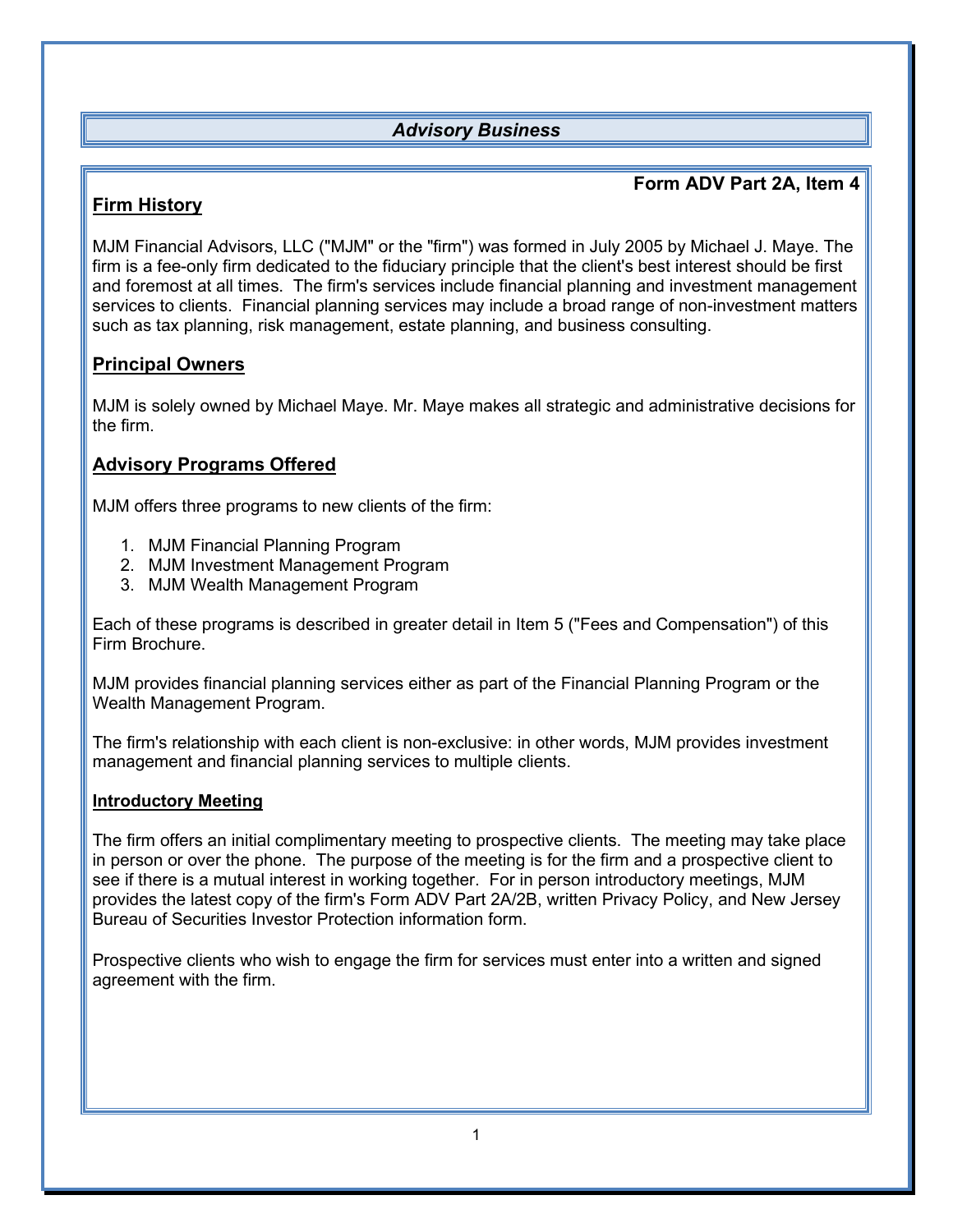### **Financial Planning**

MJM may provide its clients with a broad range of comprehensive financial planning services. These services may include tax-related and other non-investment management related issues. These services include full financial reviews, retirement planning, cash flow/budgeting, estate planning, IRA management, college planning, gifting strategies, and tax planning.

The firm will rely upon information provided by the client in developing its recommendations. MJM will deem the information provided reliable and is under no obligation to independently verify the information received from the client or their other advisors. Clients who engage the firm for financial planning services typically receive a written report with personalized recommendations. MJM may recommend the services of itself, and/or other professionals to implement its recommendations. Clients are advised that a conflict of interest exists if MJM recommends it own services. The client is under no obligation to act upon the recommendations of MJM under a financial planning agreement or to engage the services of any such recommended professional including, MJM itself. The client retains absolute discretion over all such implementation decisions and is free to accept or reject any of MJM's recommendations. Clients are advised that it remains their responsibility to promptly notify MJM if there is ever a change in their financial situation or investment objectives for the purpose of reviewing, evaluating, or revising MJM's previous recommendations and/or services.

#### **Investment Management**

Clients can engage MJM to manage all or a portion of their assets on a discretionary or nondiscretionary basis.

MJM primarily recommends to its clients institutional style and no-load mutual funds and other lowcost investment vehicles such as exchange traded funds (ETF's) and exchange traded notes (ETNs). The firm also considers, in providing advice to clients, investments held in 401(k), 403(b) or other qualified retirement plans when developing an overall investment portfolio for the client. MJM also provides advice about any type of investment held in a client's portfolio.

MJM also may give non discretionary investment management services to clients relative to variable life/annuity products that they may own, their individual employer-sponsored retirement plans, and/or 529 plans or other products that may not be held by the client's primary custodian. In so doing, MJM either directs or recommends the allocation of client assets among the various investment options that are available with the product. Client assets are maintained at the specific life insurance company or custodian designated at the product.

In general, investment management and wealth management services are tailored to meet the needs of individual clients. MJM initially and on an ongoing basis meets with clients to determine their risk tolerance, time horizon, and other factors that affect the client's investment needs. MJM works with clients to ensure their investments are suitable for their investment needs, goals, objectives, and risk profile. MJM typically offers to meet with Investment Management and Wealth Management Program clients quarterly.

The firm's clients are advised to promptly notify the firm of changes in their financial circumstances or investment objectives. Clients may impose reasonable restrictions upon their investment accounts. All account restrictions and limitations must be made in writing by the client and approved by the firm.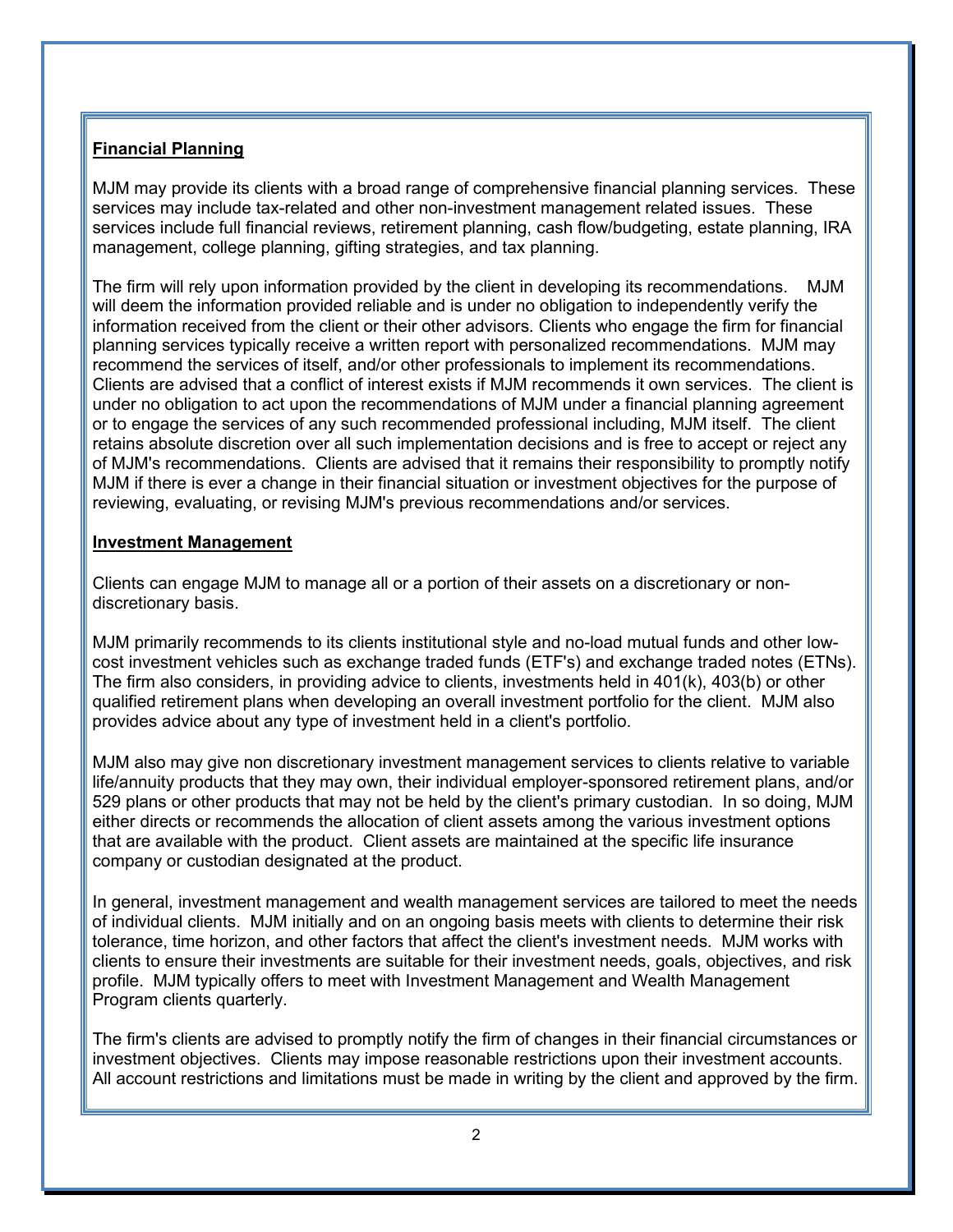## **Non-Participation in Wrap Fee Programs**

MJM as a matter of practice and policy does not sponsor any wrap fee program.

## **Educational Seminars and Workshops**

MJM has participated in educational workshops where the firm has presented general information on a variety of financial topics (i.e. budgeting, investments, estate planning, tax matters). The information is general in nature and no specific products are sold. MJM in the past has presented to various groups including local senior citizens, women's groups, corporate employees, university employee retiree luncheon, and at various university "Meet the Experts" events.

## **IRA Rollover Recommendations**

Effective December 20, 2021 (or such later date as the US Department of Labor ("DOL") Field Assistance Bulletin 2018-02 ceases to be in effect), for purposes of complying with the DOL's Prohibited Transaction Exemption 2020-02 ("PTE 2020-02") where applicable, we are providing the following acknowledgment to you.

When we provide investment advice to you regarding your retirement plan account or individual retirement account, we are fiduciaries within the meaning of Title I of the Employee Retirement IncomeSecurity Act and/or the Internal Revenue Code, as applicable, which are laws governing retirement accounts. The way we make money creates some conflicts with your interests, so we operate under a special rule that requires us to act in your best interest and not put our interest ahead of yours. Under this special rule's provisions, we must:

- Meet a professional standard of care when making investment recommendations (give prudentadvice);
- Never put our financial interests ahead of yours when making recommendations (give loyaladvice);
- Avoid misleading statements about conflicts of interest, fees, and investments;
- Follow policies and procedures designed to ensure that we give advice that is in your best interest;
- Charge no more than is reasonable for our services; and
- Give you basic information about conflicts of interest.

## **Assets Under Management**

As of 12/31/2021, MJM provided advice on approximately \$36.7 million of assets for 24 family groups. Of these assets under advisement, \$36.7m are managed on a discretionary basis.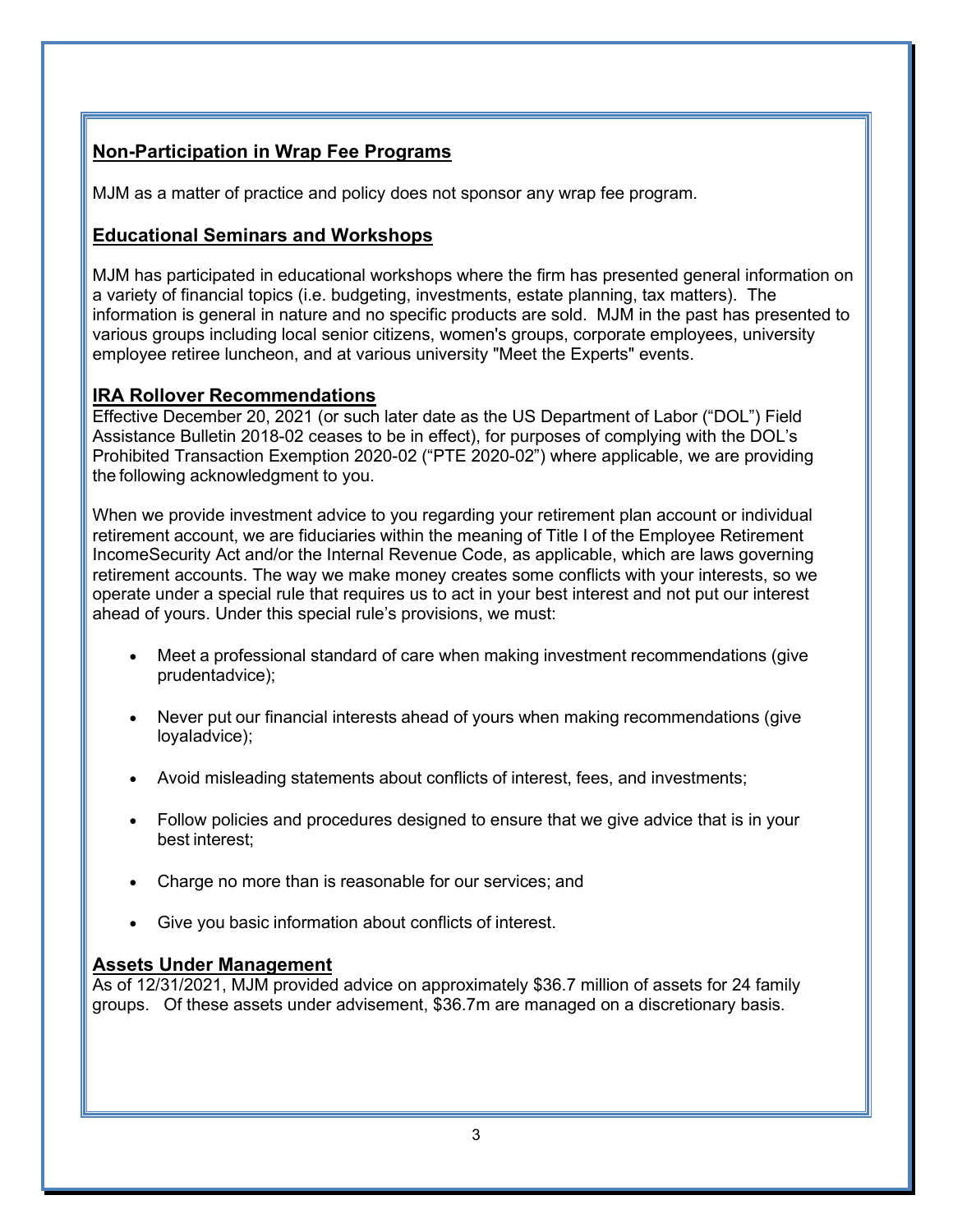## <span id="page-6-0"></span>*Fees and Compensation*

## **Form ADV Part 2A, Item 5**

MJM offers its services on a fee-only basis, which may include hourly and/or fixed fees, as well as fees based upon assets under management.

## **MJM Financial Planning Program**

MJM may provide its clients with a broad range of financial planning services. Clients receive a written financial planning agreement for their review before hiring MJM. The planning agreement must usually be signed by the client to engage MJM for planning services. If the client engages MJM for additional investment advisory services, MJM may discount its financial planning fees.

### **Services**

The firm provides financial planning services primarily through individual consultations. Advisory services may involve advice on income, cash flow management, retirement, college funding, estate planning, investments, tax planning, risk management, and business consulting. Services may be limited in scope and focus on one or several areas of client interest. These services are offered on a flat/fixed fee project basis or on an hourly basis.

The firm's advice is not ongoing in its financial planning program and terminates upon delivery of the plan or advice. Clients can rehire the firm for additional planning services for an additional fee. Advice may include recommendation of annual reviews/updates and it is the client's responsibility to initiate additional services.

## **Our Fees**

| <b>Full Financial Plan</b> | \$3,500 - \$8,000 (typical range) |
|----------------------------|-----------------------------------|
| Limited Scope Planning     | \$1,000 - \$3,000 (typical range) |
| Hourly Planning            | \$250 per hour                    |

Each written financial planning agreement specifies the cost and scope of the financial planning services.

#### **When Fees are Paid**

The firm generally collects 50% of the fee upfront and the balance of the fee upon report presentation.

#### **How Fees are Paid**

Clients typically pay the firm by check for financial planning services.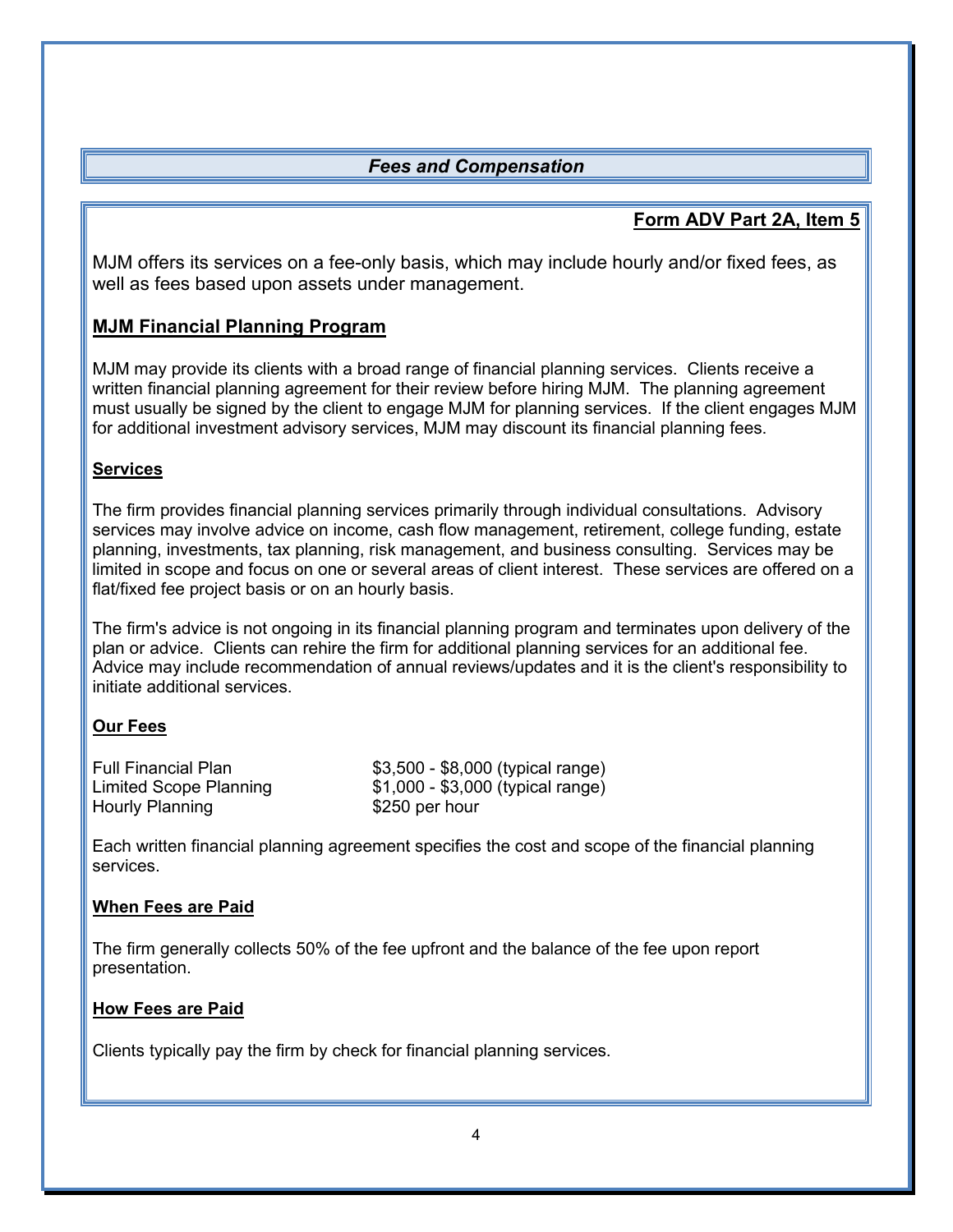## **Return of Unearned Financial Planning Fees upon Termination**

Either party may terminate the agreement by written notice to the other. Clients terminating financial planning services will receive the balance of unearned fees. In some cases, the client will not receive a refund if no unearned fees remain when services are terminated.

## **MJM Financial Planning Program**

### **Negotiability of Fees**

The firm, in its sole discretion, may charge a higher or lower fee depending on the complexity of the project as well as other factors.

### **Potential Conflicts of Interest with Hourly Planning**

In cases where the firm bills clients for the actual hours (hourly planning) the firm allocates to the client's particular issues and situation, there are potential conflicts of interest which may arise. If a client's situation involves issues new to MJM, more research may be required on MJM's part to fully advise the client in a professional manner. Also, the speed at which MJM is able to complete work directly affects the compensation MJM charges the client. To the extent an issue involves other aspects of a client's situation, e.g. taxes or estate planning, MJM must research those related areas as well to properly advise you on unintended consequences of a proposed action. These additional hours would increase our compensation.

To limit these conflicts of interest, MJM is willing to set a cap on the amount of hours MJM devotes to the client's situation. MJM's written recommendations will carry a caveat describing related issues or more in-depth considerations MJM was not able to fully research and analyze. Then, the client can determine whether it is in their interest to authorize funds for the additional time needed to expand the project.

#### **Limited Scope Planning**

When financial planning services focus only on certain areas of client interest, the client needs to understand their overall financial situation may not be fully addressed due to the limits they have established on the scope of the project.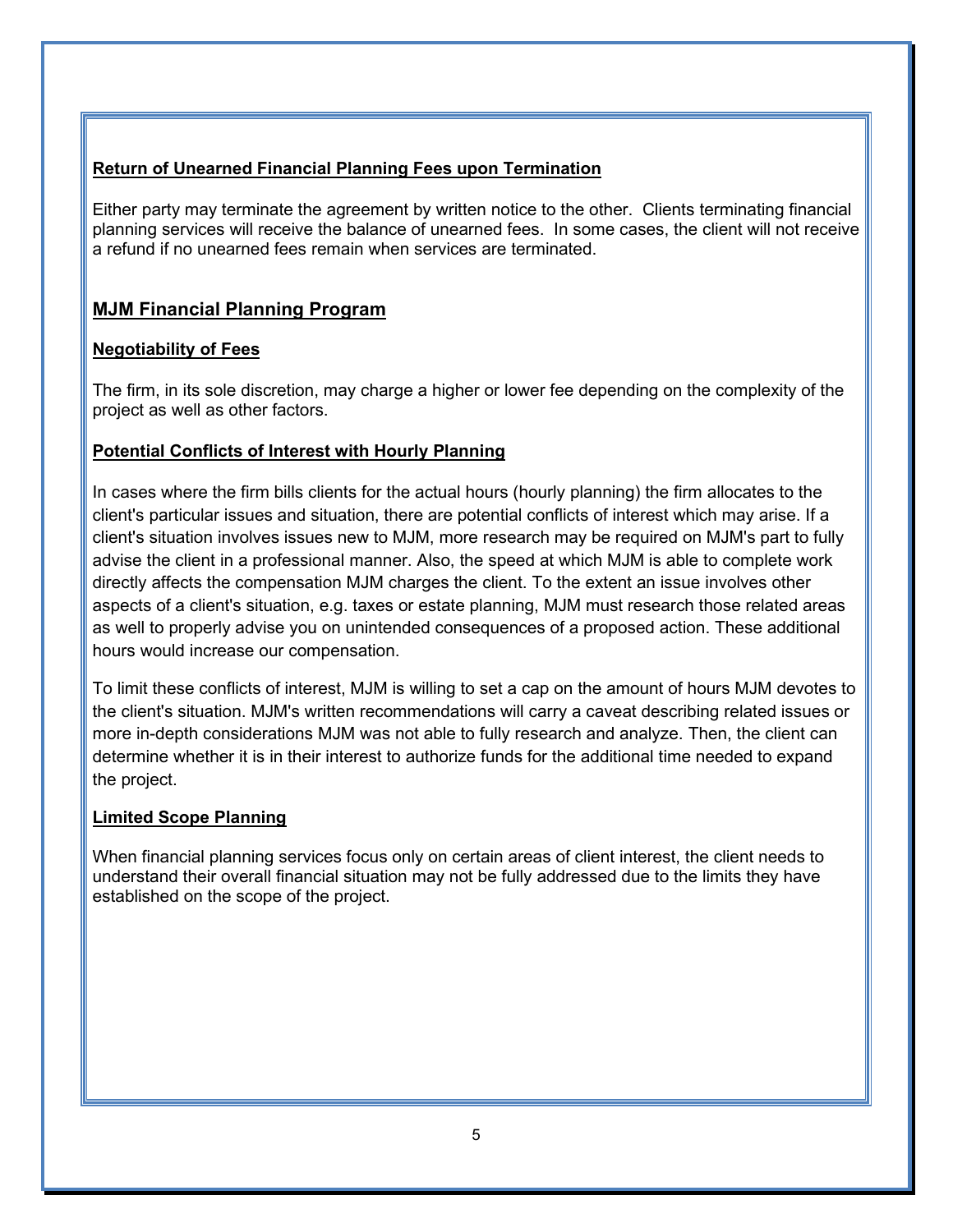## **MJM Investment Management Program**

The firm's Investment Management Program is generally available to clients with a minimum annual fee of \$5,000 for new clients. The program provides investment management services only and **does not include financial planning**. Financial planning services are available for an additional fee under the firm's Financial Planning program. The firm's all-inclusive Wealth Management Program (below) also includes financial planning.

#### **Services Provided**

The firm's Investment Management Program provides discretionary investment management or nondiscretionary investment management services. The discretionary or non-discretionary agreement is provided to a prospective client for their review before the agreement is signed. The services of this program generally include:

- Development and implementation of an investment plan including an Investment Policy Statement (IPS)
- Quarterly reports from MJM on the client's investment portfolio
- Monthly statements/trade confirmations directly from independent account custodian such as TD Ameritrade Institutional
- Newsletters and other materials when published by the firm
- Portfolio reviews on a quarterly basis (in person or via phone)
- Portfolio rebalancing

## **Our Fees**

The fee for this program is charged as a percentage of assets under management. Fees are paid in quarterly installments in advance based on the schedule below:

| <b>Portfolio Value</b> | <b>Quarterly Fee</b> | <b>Annual Fee</b> |
|------------------------|----------------------|-------------------|
| up to \$1,000,000      | 0.1875%              | 0.75%             |
| \$1,000,000<br>next    | 0.125%               | $0.50\%$          |
| above \$2,000,000      | 0.0875%              | 0.35%             |

#### **How Fees are Calculated**

Billing amounts are based on the market value of the client's account (including cash) at the end of the previous quarter. Valuations are received from independent pricing sources such as TD Ameritrade Institutional or other custodians.

For the initial quarter the investment management fee for that quarter is calculated on a pro rata basis.

The client may make additions to and withdrawals from their account at any time. New assets over \$50,000 deposited after the quarter has started are charged on a pro-rata basis. Withdrawals over \$50,000 taken after the quarter has started are credited on a pro-rata basis.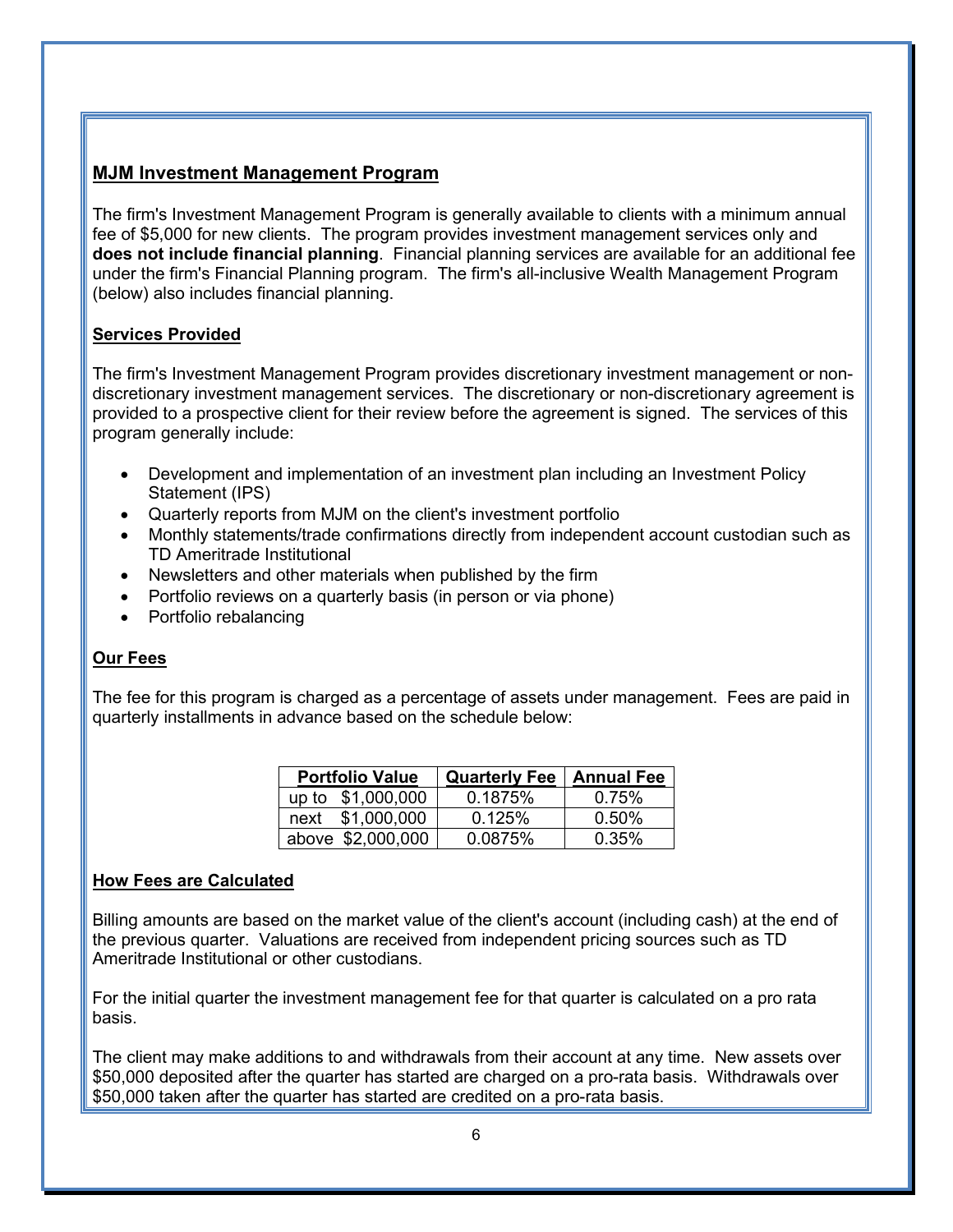## **MJM Investment Management Program**

#### **Minimum Fees**

The firm's Investment Advisory Program has a minimum fee of \$5,000 for new clients. This minimum fee may have the effect of making this program less cost effective for clients with less than \$666,667 in assets.

### **When Fees are Paid**

Fees are billed and paid quarterly, in advance of the quarter, based on account values from the prior quarter end. The firm includes all accounts it provides advice on.

#### **How Fees are Paid**

Fees are deducted directly from the client's account(s). MJM sends each client an invoice detailing the current quarter's fee before deducting fees from their account(s).

#### **Return of Unearned Fees upon Termination**

Either party may terminate the agreement by written notice to the other. If a client terminates their agreement during a quarter, for any reason, the fee for the quarter is prorated and the pro rata unearned amount is refunded to the client.

## **Negotiability of Fees**

The firm, in its sole discretion, may charge a lesser fee based on a number of criteria. The criteria include anticipated future additional assets/earning power, pre-existing client, account retention, and pro bono activities.

## **Potential Conflicts of Interest with Percentage Based Compensation**

The vast majority of MJM's clients pay MJM fees based upon a percentage of the assets MJM advises upon. This is a very common form of compensation for registered investment advisory firms and avoids the multiple inherent conflicts of interest associated with commission-based compensation. Asset-advised-upon percentage method of compensation can still at times lead to conflicts of interest between MJM and its clients as to the advice MJM provides. For example, conflicts of interest may arise relating to the following financial decisions in life: incur or pay down debt; gift funds to charities or to individuals; purchases of a (larger) home or cars or other noninvestment assets; the purchase of a lifetime immediate annuity; expenditures of funds for travel or other activities; investment in private equity investments, and the amount of funds to place in nonmanaged cash reserve accounts. The firm's goal is to give advice that remains at all times in the client's best interest, disregarding any impact of the decision upon MJM.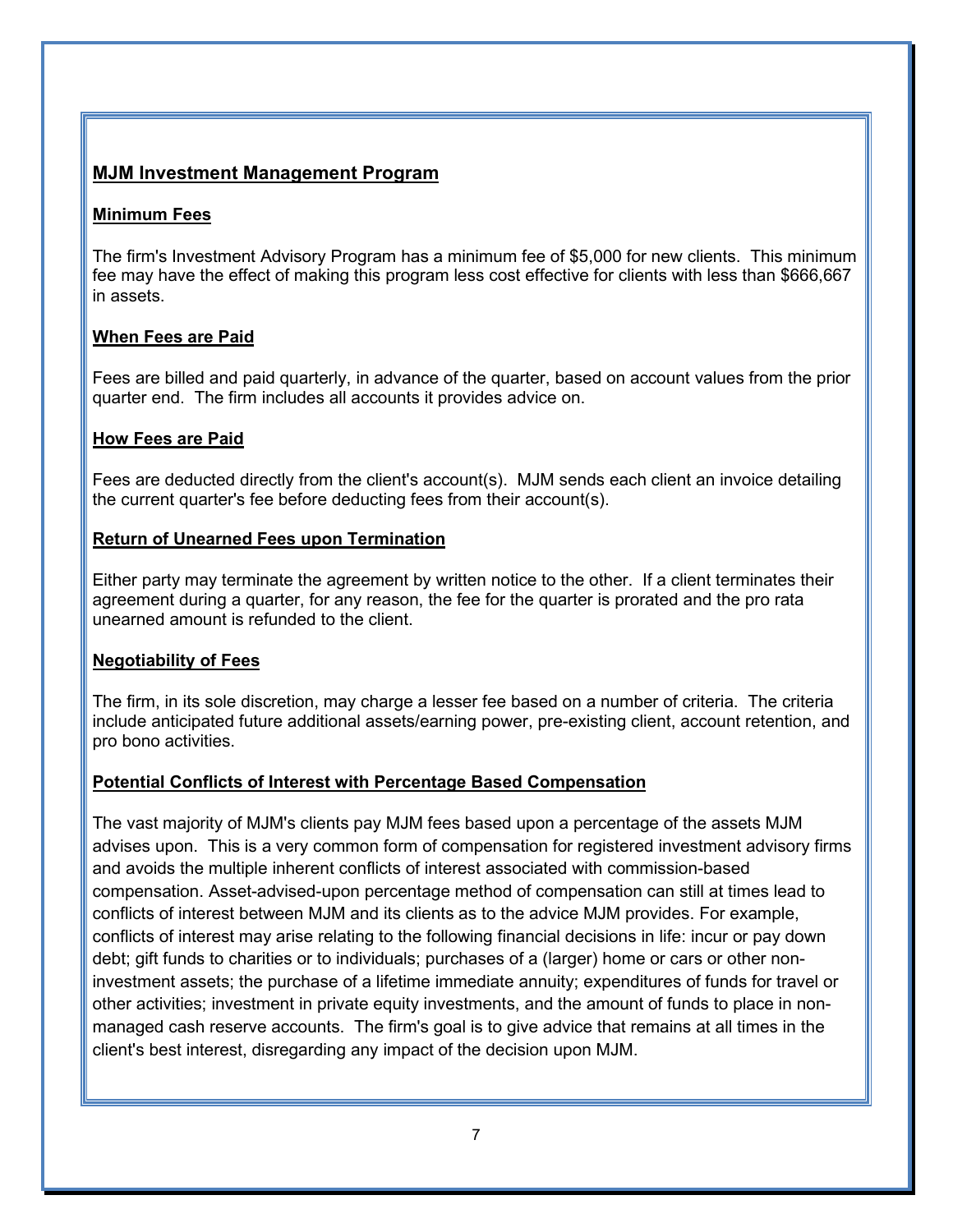## **MJM Wealth Management Program**

The firm's Wealth Management Program is generally available to clients with a minimum annual fee of \$7,500 for new clients. The program combines initial planning, ongoing investment advisory services, and ongoing financial planning services. Ongoing financial planning services include risk management, tax planning/preparation, estate planning, cash flow planning, college planning, and retirement planning.

## **Services Provided**

The firm's Wealth Management Program is outlined in the firm's Wealth Management agreement. This agreement is provided to a prospective client for their review before the agreement is signed. The services of this program generally include:

- Preparation of an initial financial plan
- Development and implementation of an investment plan including an Investment Policy Statement (IPS)
- Quarterly reports from MJM on the client's investment portfolio
- Monthly statements/trade confirmations directly from independent account custodian such as TD Ameritrade Institutional
- Newsletters and other materials when published by the firm
- Portfolio reviews on a quarterly basis (in person or via phone)
- Portfolio rebalancing
- Tax planning
- Non-investment planning as needed

## **Our Fees**

The fee for the firm's wealth management program is comprised of an initial one time plan fee plus an ongoing fee. The initial plan preparation fee is discounted from the stand alone plan fee (\$3,500 - \$8,000) to \$1,750 to \$4,000 depending on complexity.

The ongoing program fee is charged as a percentage of assets under management. Fees are paid in quarterly installments in advance based on the schedule below:

| <b>Portfolio Value</b> | <b>Quarterly Fee   Annual Fee</b> |          |
|------------------------|-----------------------------------|----------|
| up to \$1,000,000      | 0.25%                             | 1.00%    |
| next \$1,000,000       | 0.1875%                           | 0.75%    |
| above \$2,000,000      | 0.125%                            | $0.50\%$ |

## **How Ongoing Fees are Calculated**

Billing amounts are based on the market value of the client's account (including cash) at the end of the previous quarter. Valuations are received from independent pricing sources such as TD Ameritrade or other custodians.

For the initial quarter the ongoing wealth management fee for the first quarter will be calculated on a pro rata basis.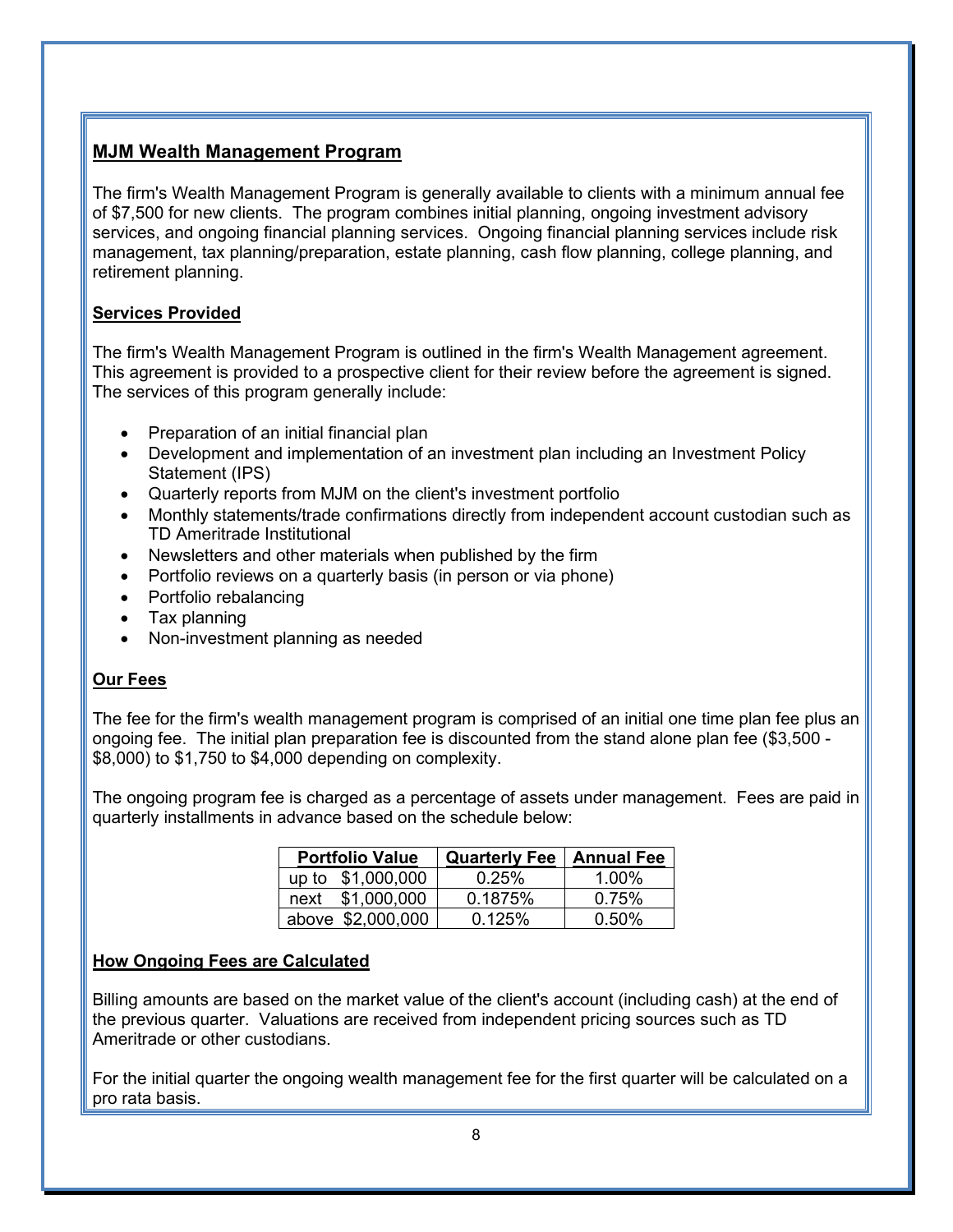## **MJM Financial Advisors, LLC Wealth Management Program**

The client may make additions to and withdrawals from the account at any time. New assets over \$50,000 deposited after the quarter has started will be charged on a pro-rata basis. Withdrawals over \$50,000 taken after the quarter has started will be credited on a pro-rata basis.

### **Minimum Fees**

The firm's Wealth Management Program has a minimum ongoing fee of \$7,500 for new clients. This minimum fee may have the effect of making this program less cost effective for clients with less than \$750,000 in assets.

### **When Fees are Paid**

Fees are billed and paid quarterly, in advance of the quarter, based on account values from the prior quarter end. The firm includes all accounts it provides advice on.

#### **How Fees are Paid**

The initial planning fees are paid by check. The ongoing fees are deducted directly from the clients' account(s). MJM sends each client an invoice detailing the current quarter's fee before deducting fees from their account(s).

#### **Return of Unearned Fees upon Termination**

Either party may terminate the agreement by written notice to the other. If a client terminates their agreement during a quarter, for any reason, the fee for the quarter is prorated and the pro rata unearned amount is refunded to the client. Initial planning fees are not refundable unless it is within five (5) business days of the signing of the original agreement.

## **Negotiability of Fees**

The firm, in its sole discretion, may charge a lesser fee based on a number of criteria. The criteria include anticipated future additional assets/earning power, pre-existing client, account retention, and pro bono activities.

## **Potential Conflicts of Interest with Percentage Based Compensation**

The vast majority of MJM's clients pay MJM fees based upon a percentage of the assets MJM advises upon. This is a very common form of compensation for registered investment advisory firms and avoids the multiple inherent conflicts of interest associated with commission-based compensation. Asset-advised-upon percentage method of compensation can still at times lead to conflicts of interest between MJM and its clients as to the advice MJM provides. For example, conflicts of interest may arise relating to the following financial decisions in life: incur or pay down debt; gift funds to charities or to individuals; purchases of a (larger) home or cars or other noninvestment assets; the purchase of a lifetime immediate annuity; expenditures of funds for travel or other activities; investment in private equity investments, and the amount of funds to place in nonmanaged cash reserve accounts. The firm's goal is to give advice that remains at all times in the client's best interest, disregarding any impact of the decision upon MJM.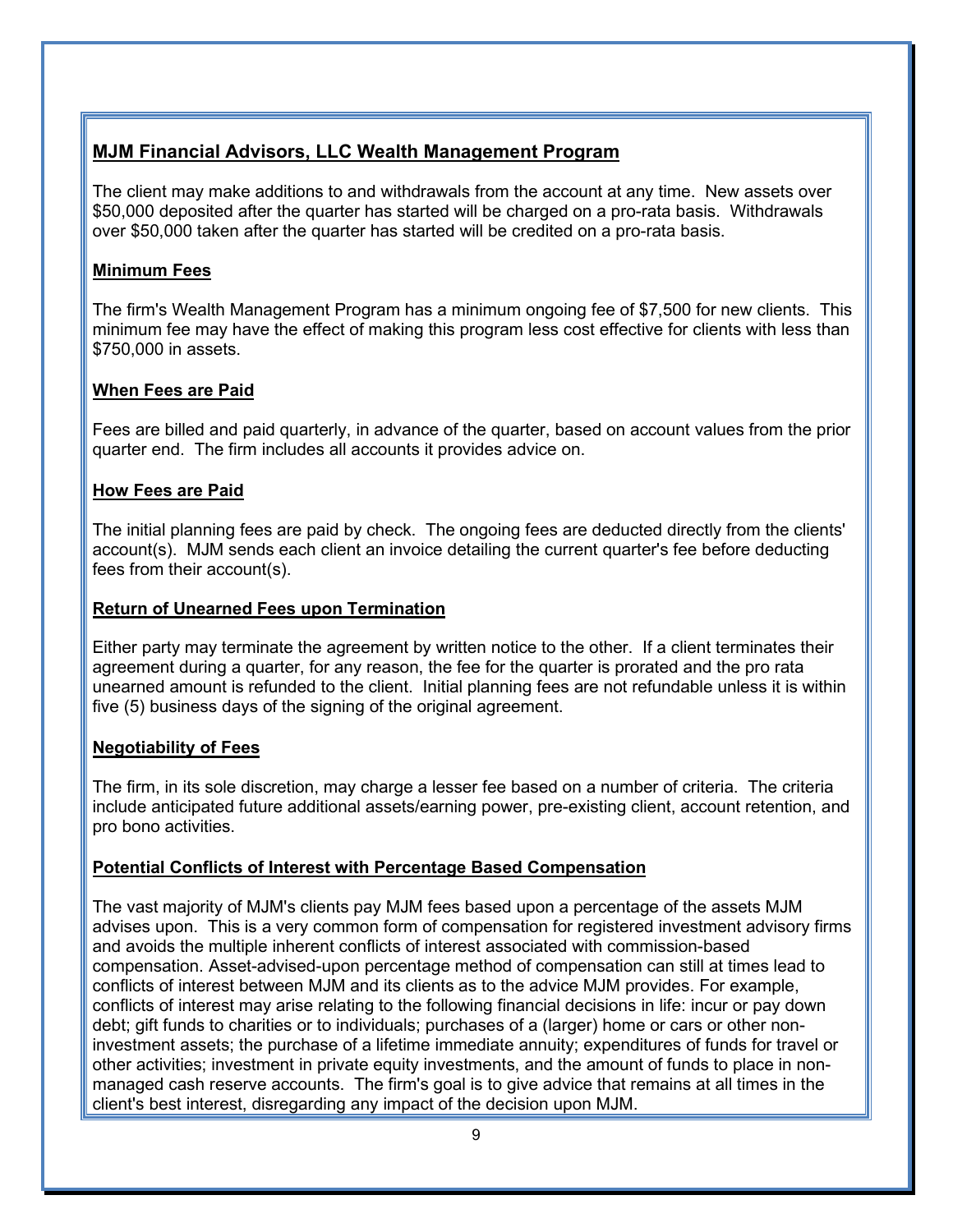## **Fees Charged by Financial Institutions**

As further discussed in response to Item 12 (below), MJM generally recommends that clients utilize the brokerage and clearing services of TD Ameritrade Institutional ("TD") for investment management accounts.

MJM may only implement its investment management recommendations after the client has arranged and furnished MJM with all information and authorization regarding accounts with appropriate financial institutions. Financial institutions include, but are not limited to, TD, any other broker-dealer recommended by MJM, broker-dealer directed by the client, trust companies, banks etc. (collectively referred to as "Financial Institutions".

All fees paid to MJM are separate and distinct from the fees and expenses charged by underlying investment vehicles. Investment vehicles such as mutual funds, exchange traded funds (ETF), exchange traded notes (ETN) have their own expenses. The expenses are described in each fund's prospectus. These expenses generally include a management fee and other fund expenses. MJM receives no portion of these fees.

Clients will incur transaction fees or commissions in connection with trading mutual fund, ETF, ETN, individual stocks, and individual bonds which are charged by the custodian. These fees vary by investment vehicle. MJM receives no portion of these fees.

Clients should review the fees charged by the underlying investment vehicle fees, transaction fees charged by the custodian, as wells as MJM's fees, to fully understand the total amount of fees and costs paid by the client, in connection with any recommended transactions.

For a discussion of the firm's practice of recommending brokers (custodians) to clients see Item 12.

Clients may also incur "account termination fees" upon the transfer of an account(s) from brokerage firm (custodian) to another. Clients should contact their custodians to determine what, if any, account termination fees would be incurred when transferring account(s).

MJM receives no compensation based on product sales or recommendations.

#### **Applicable to All Programs: Cancellation and Termination Of Advisory Agreements**

Clients may cancel any new agreement without penalty by providing written notice of such cancellation to MJM within five (5) business days of signing the agreement.

## **Educational Seminars and Workshops**

MJM does not charge a fee for presenting at educational seminars and workshops.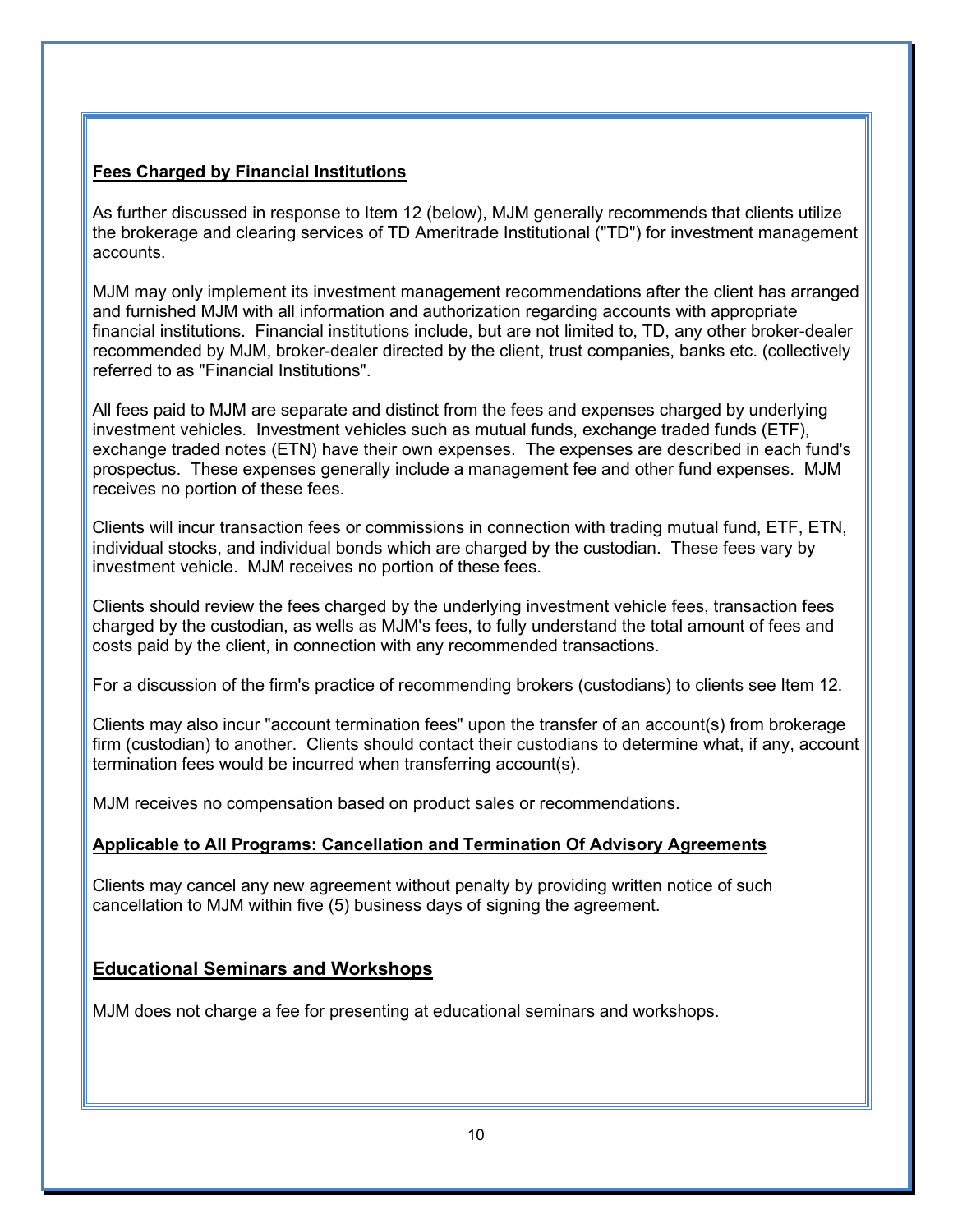## <span id="page-13-0"></span>*Performance-Based Fees and Side-By-Side Management*

**Form ADV Part 2A, Item 6**

Item 6. is not applicable to MJM Financial Advisors, LLC

MJM does not provide any services for performance-based fees. Performance-based feed are those based on a share of capital gains/appreciation of the assets of a client.

## <span id="page-13-1"></span>*Types of Clients*

## **Form ADV Part 2A, Item 7**

MJM provides advisory services primarily to individuals and their families, including high net worth individuals, estates and trusts.

The firm reserves the right to decline services to any prospective client for any reason.

#### **Required Minimum Client Assets under Management**

The firm's Investment Management Program does not have a minimum for assets under management. However, the firm has a minimum fee of \$5,000 for new clients. This minimum fee may have the effect of making this program less cost effective for clients with less than \$500,000 in assets. Minimums are subject to negotiation.

The firm's Wealth Management Program does not have a minimum for assets under management. However, the firm has a minimum fee of \$7,500 for new clients. This minimum fee may have the effect of making this program less cost effective for clients with less than \$750,000 in assets. Minimums are subject to negotiation.

MJM, in its sole discretion, may waive its minimum annual fees based upon factors such as anticipated future earnings capacity, anticipated future additional assets, dollar amount of assets to be managed, related accounts, account composition, pre-existing client, account retention, and pro bono activities etc.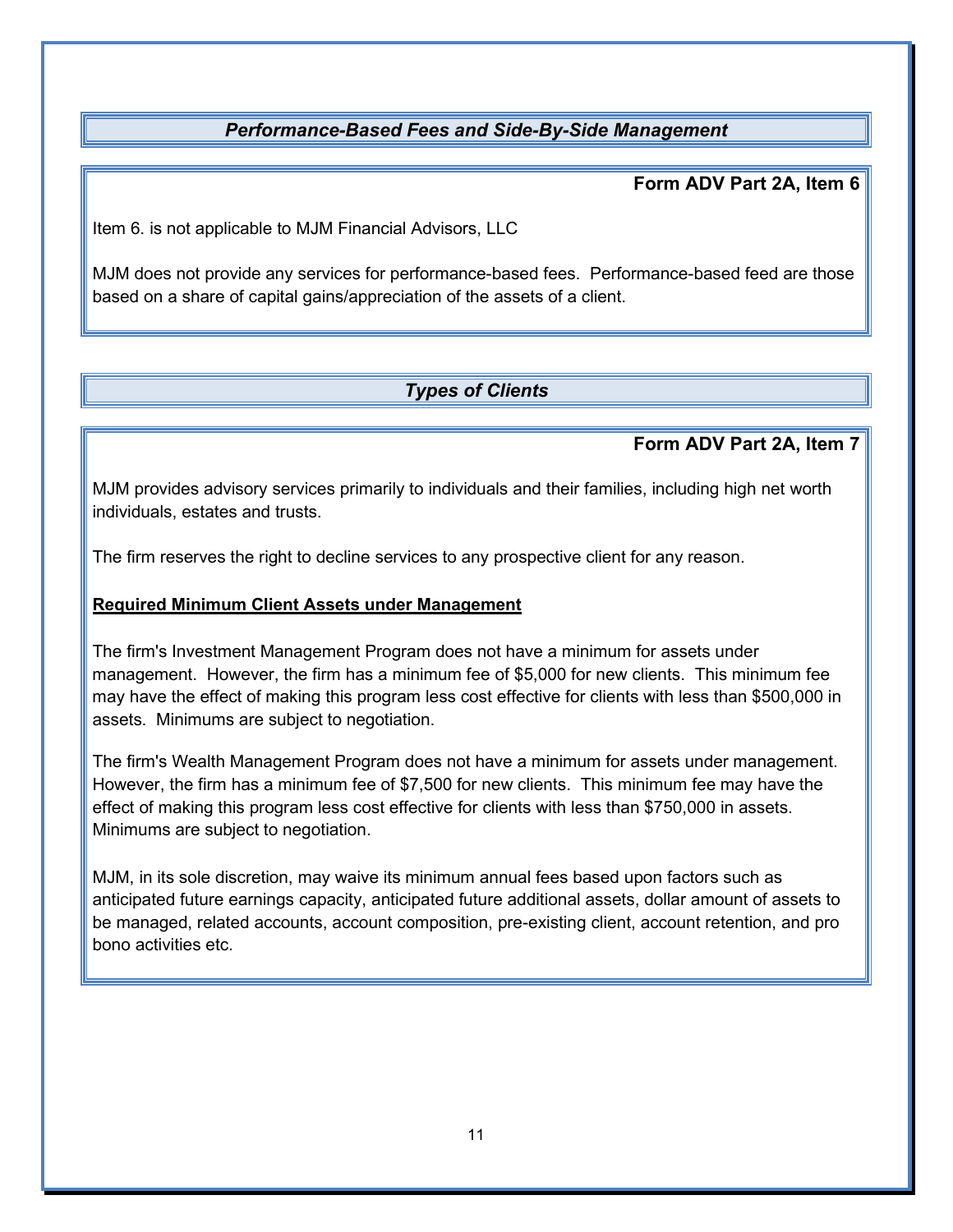## <span id="page-14-0"></span>*Methods of Analysis, Investment Strategies and Risk of Loss*

## **Form ADV Part 2A, Item 8**

### **Financial Planning**

MJM provides financial planning services tailored to the needs of the client and believes that a financial plan is fundamental to clients. MJM's financial planning services may include the following:

- *Full Financial Plan*: MJM reviews the entire client's overall financial situation (cash flow, net worth, risk management, taxes, investment review, college/retirement planning, and estate planning) and provides a report with written recommendations. MJM uses financial planning programs to analyze the data and help prepare the written recommendations.
- *Retirement Planning*: MJM works with clients to develop a retirement plan using financial planning programs. MJM runs client retirement projections and scenarios through the retirement modeling programs. The programs integrate the client's personal goals and incorporate key drivers such as: client longevity, inflation, investment returns, money to be saved pre-retirement, age to retire, and retiree spending/distribution levels.
- *Estate Planning:* MJM works with the firm's clients' and their attorney in the development, creation and/or revision of a client's estate documents (wills, trusts, power of attorney, health care proxies, and living wills.
- *Asset Allocation Reviews:* MJM provides asset allocations to clients who wish to have their various investment accounts analyzed in total. MJM reviews the client's overall portfolio and may prepare a long-term asset allocation that is aligned with the client's investment goals, risk profile, diversification, and return expectations. MJM also reviews the client's accounts to determine if consolidating their various investment accounts would facilitate the investment management process or lower costs.
- *IRA and 401(k) Account Consolidation:* MJM meets with clients with multiple retirement plans created over the course of the client's work history. MJM can assist the client with reviewing their various retirement accounts and helping clients consolidate these accounts. Consolidating these accounts can help the client better manage and align these accounts with their goals and needs.

#### **Investment Management**

MJM designs investment strategies based on information supplied by the client or their other professional advisors. MJM measures investors' goals, risk tolerance, and time horizon through an interview process and/or a questionnaire to determine investment strategies that best fits each client's needs.

The firm typically recommends pooled investment vehicles such as mutual funds, exchange traded funds (ETFs), and exchange traded notes (ETNs). The firm's clients receive the benefit of MJM's investment philosophies and investment research and due diligence. MJM generally does not recommend specific individual securities (stocks or bonds). A client portfolio may contain individual securities as part of their holdings prior to becoming an MJM client.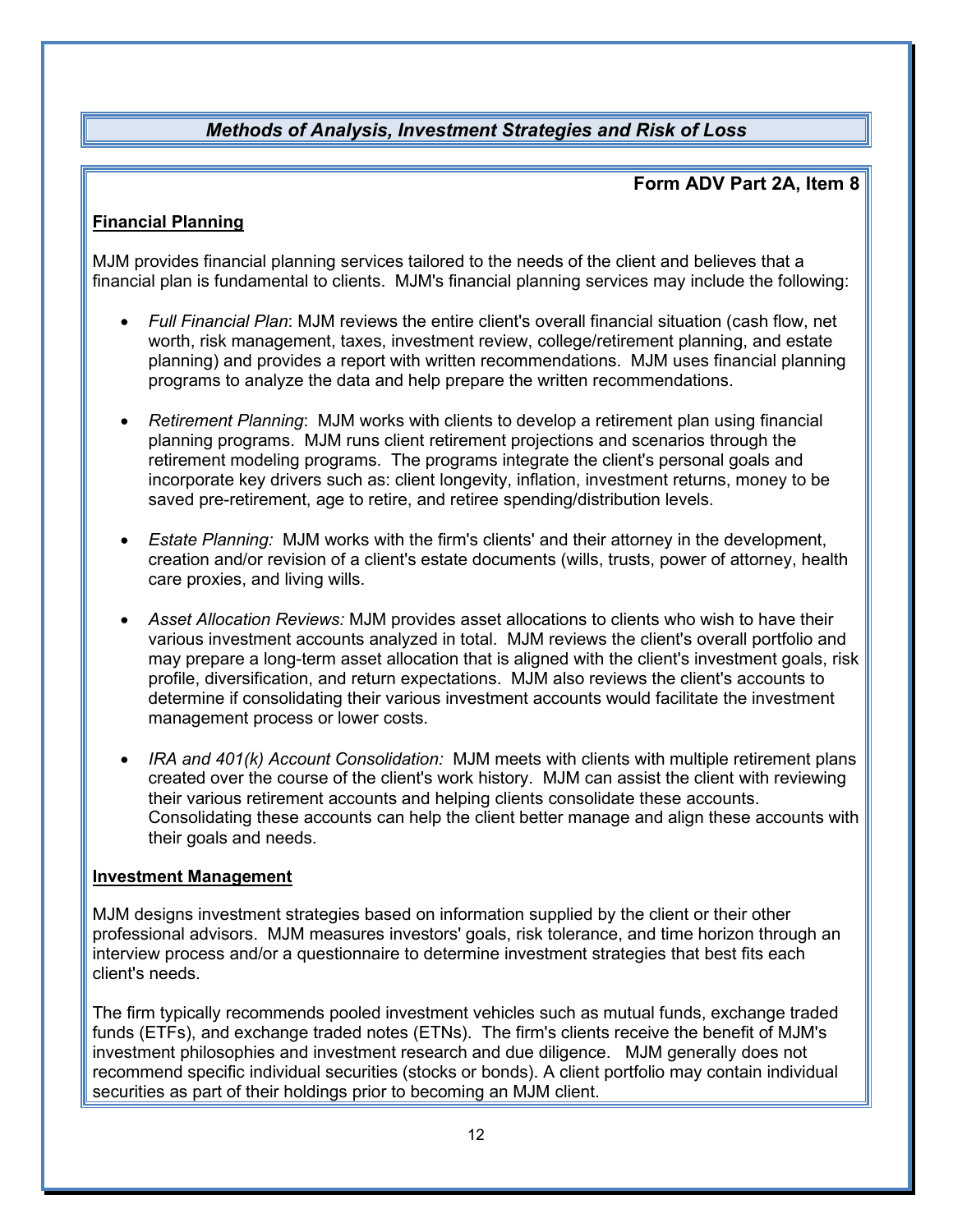MJM's investment process is a disciplined, continuous cycle of planning, implementing, and monitoring, and refining client portfolios using the types of securities discussed above. Investment strategies may include long-term or short-term purchases based on the client's needs.

#### *Due Diligence*

When recommending a specific fund (mutual fund, exchange traded fund, exchange traded note) some of the criteria used include: fund inception date, manager tenure, asset level, fund composition, fund style, expense ratio, risk adjusted performance ratios, performance vs. peer group, and performance vs. benchmark index.

### *Asset Classes*

The major asset classes MJM typically recommends include: cash, U.S. fixed income (taxable and tax-free), International fixed income, U.S. large capitalization equities, U.S. mid capitalization equities, U.S. small capitalization equities, international equities (developed and emerging markets), real estate, and natural resources/commodity funds. The firm's recommendations provide exposure to these asset classes typically through pooled investment vehicles such as mutual funds, exchange traded funds (ETFs) and exchange traded notes (ETN's).

## **Investment Strategies**

The firm's investment strategies are primarily based on the following:

#### *Active vs. Passive Investing*

MJM believes the core of client portfolios should be invested in passively managed funds. Passive investments typically are low cost and provide broad diversification. The firm may also use active investments in client portfolios for some asset classes or to implement a particular investment strategy.

#### *Asset allocation*

Asset allocation is central to the firm's investment philosophy. The firm believes asset allocation is a key driver of long-term portfolio performance. MJM begins its investment process by developing an asset allocation based on a defined investment policy statement (IPS) that focuses on the client's investment objectives, time horizon, and risk tolerance.

MJM believes in maintaining a strategic asset allocation per the IPS and rebalancing to the client's strategic asset allocation. The client's strategic asset allocation includes fairly wide bands in order to manage transaction costs and taxes.

#### *Tax Sensitivity*

The firm's investment recommendations are generally tax sensitive. However, in some cases tax sensitivity will be outweighed by other factors.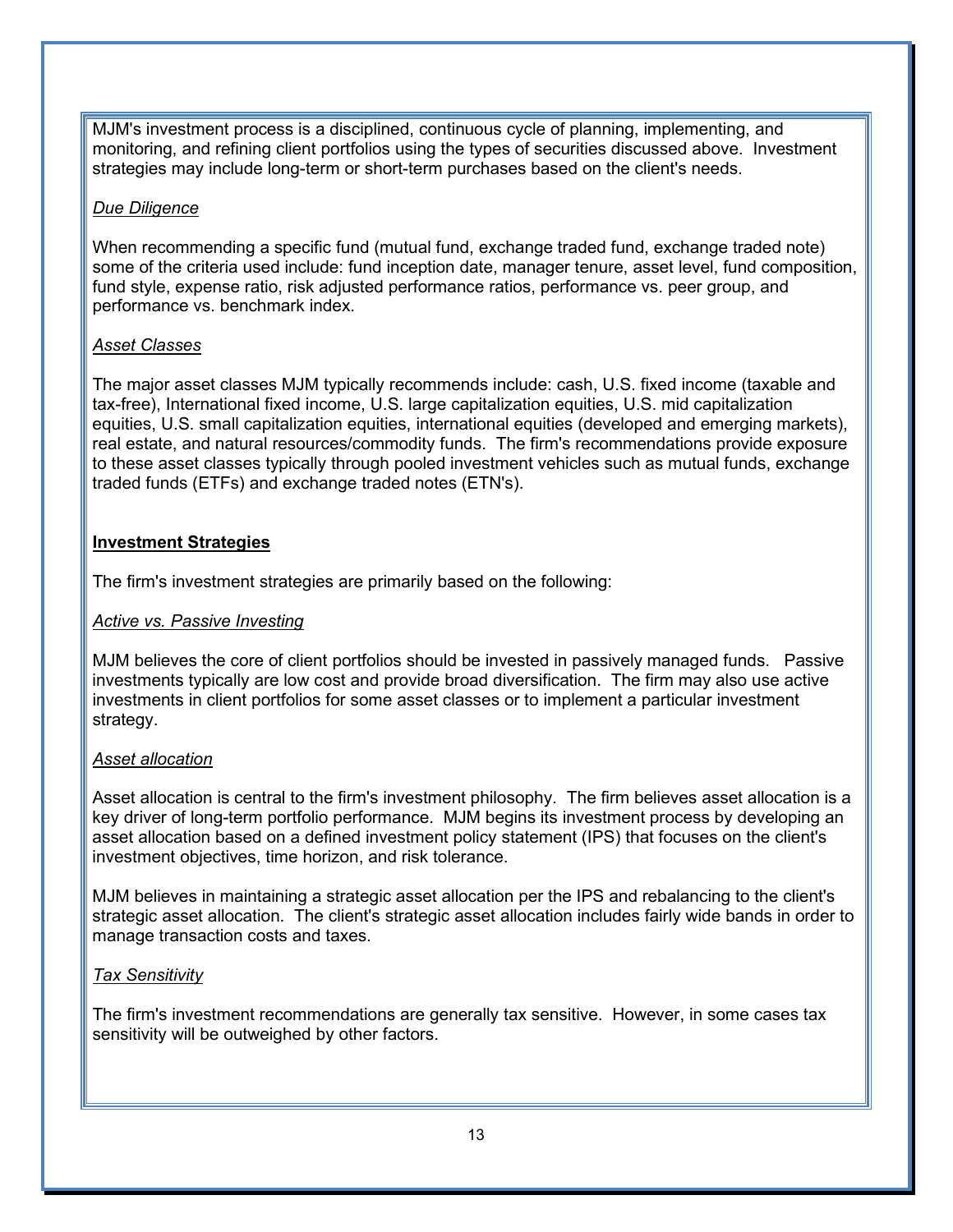#### *Investment Expenses*

The firm pays close attention to investment expenses of recommended investments. MJM focuses on these expenses as they impact investment performance over the long term.

#### *Single Integrated Portfolio*

MJM considers a client's investment accounts as a single integrated portfolio. As a result, the client's overall portfolio will be diversified across their overall portfolio but not necessarily in every single client investment account.

#### **Sources of Information**

The firm's investment analysis is based on a number of factors including commercially available software, general economic and financial market information. The main sources of information include commercially available investment information and evaluation services, financial newspapers and journals, and research papers. Research is received from various sources including mutual fund companies, custodians, and other firms.

#### **Risk of Loss**

#### *Mutual Funds, ETFs, and ETNs*

An investment in a mutual fund or ETF involves risk, including the loss of principal, Mutual fund and ETF shareholders are subject to the risks related to the underlying portfolio securities. Such shareholders are also liable for taxes on any fund-level capital gains, as mutual funds and ETFs are required to distribute capital gains, as mutual funds are required by law to distribute capital gains in the event they sell securities for a profit that cannot be offset with a corresponding loss.

Shares of mutual funds are generally distributed and redeemed on an ongoing basis by the fund itself or a broker acting on its behalf. The trading price at which a share is transacted is equal to fund's stated daily net asset value ("NAV"), plus any shareholders fees (e.g. sales loads, purchase fees, redemption fees). The per share NAV of a mutual fund is calculated at the end of each business day, although the actual NAV fluctuates with intraday changes to the market value of the fund's holdings. The trading prices of the mutual fund's shares may differ significantly from the NAV during periods of market volatility, which may, among other factors, lead to a mutual fund's shares trading at a premium or discount to NAV.

Shares of ETFs are listed on securities exchanges and transacted at negotiated prices in the secondary markets. Generally, ETFs shares trade at or near their most recent NAV, which is generally calculated at least once a day for index based ETFs and more frequently for actively managed ETFs. However, certain inefficiencies may cause the shares to trade at a premium or discount to their pro rata NAV. There is also no guarantee that an active secondary market for such shares will develop or continue to exist. Generally, an ETF only redeems shares when aggregated as creation units (usually 50,000 shares or more). Therefore, if a liquid secondary market ceases to exist for shares of a particular ETF, a shareholder may have no way to dispose of such shares.

ETNs are typically senior unsecured debt securities issued by a financial institution. Shares of ETNs are listed on securities exchanges and transacted at negotiated prices in the secondary market.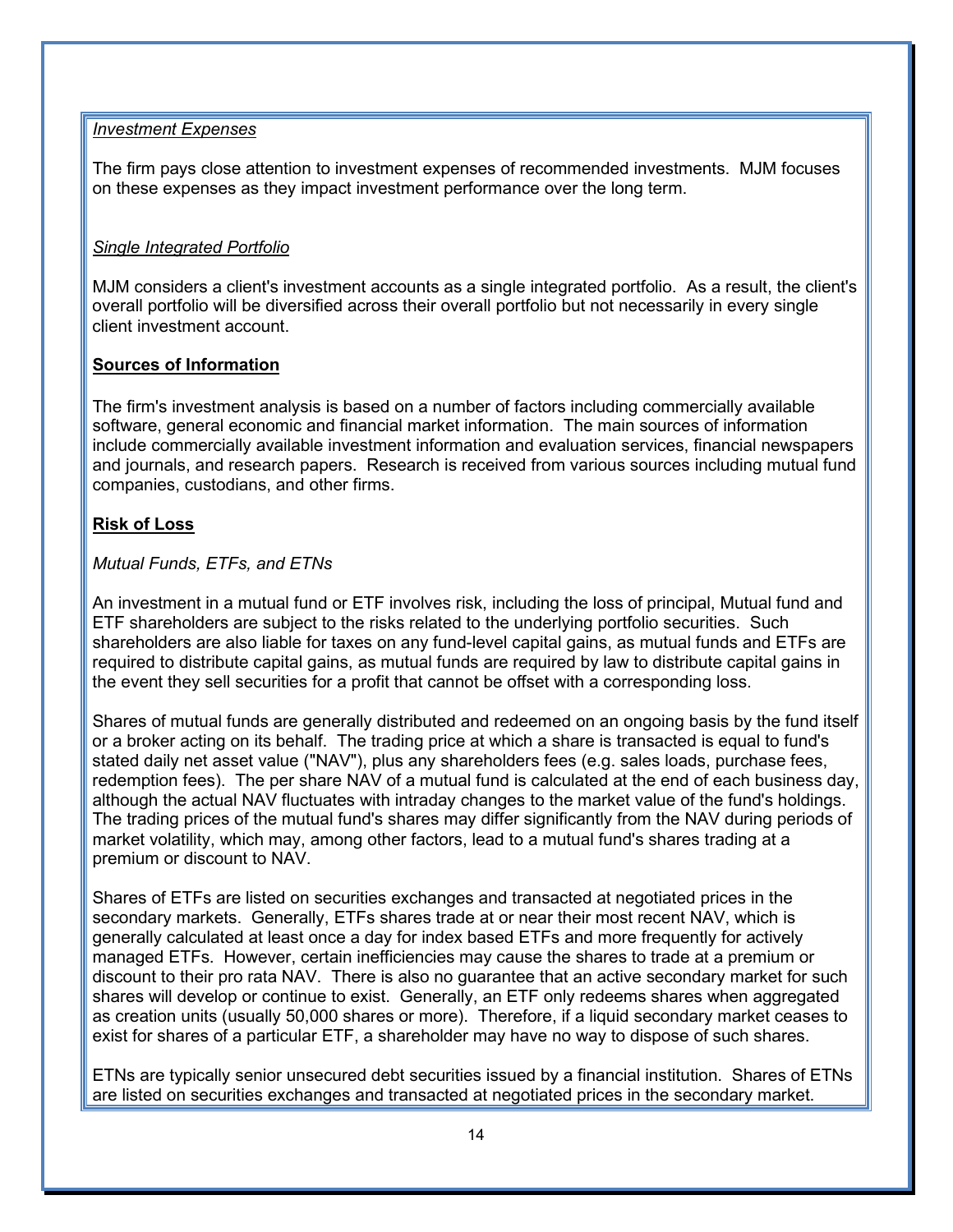ETNs are designed to provide shareholders with access to the returns of market benchmarks or strategies and as a result ETNs are subject to market risk. Shareholders in an ETN are also subject to the credit risk of the financial institution who issued the ETN. Shareholders do not have recourse to an underlying portfolio of securities.

#### *Market Risks*

MJM designs portfolios with risk in mind and the firm's investment recommendations seek to limit risk through broad global diversification. However, clients with diversified portfolios may still be subject to declines in their portfolios which can be dramatic at times. MJM's investment philosophy is best suited to investors who have a longer term perspective.

MJM in no way guarantees performance or results.

*General Risk of Loss*

Investing in securities involves the risk of loss. Clients should be prepared to bear such loss.

## <span id="page-17-0"></span>*Disciplinary Information*

## **Form ADV Part 2A, Item 9**

Registered investment advisors are required to disclose all material facts regarding any legal or disciplinary events that would be material to your evaluation of MJM or the integrity of MJM's management.

MJM does not have any required disclosures to this item.

## <span id="page-17-1"></span>*Other Financial Industry Activities and Affiliations*

## **Form ADV Part 2A, Item 10**

MJM Financial Advisors, LLC was registered as a CPA firm in the State of NJ during July 2012. The firm's CPA registration was related to the new tax preparer rules. The firm does not provide audit, attest services, or bookkeeping services to any clients. The firm provides tax planning and tax preparation services as part of a broader overall service such as Wealth Management.

MJM's Wealth Management program offers clients tax planning and individual tax preparation services. These tax services are included in the firm's Wealth Management fee and no additional fees are charged by MJM or Mr. Maye. MJM generally does not offer stand-alone tax preparation services. Potential clients who contact MJM solely for tax preparation services are usually referred to other local CPA's. Mr. Maye is an accountant and holds a CPA license in New Jersey and New York. He does not have any interest in any accounting firm or business venture outside of MJM Financial Advisors, LLC.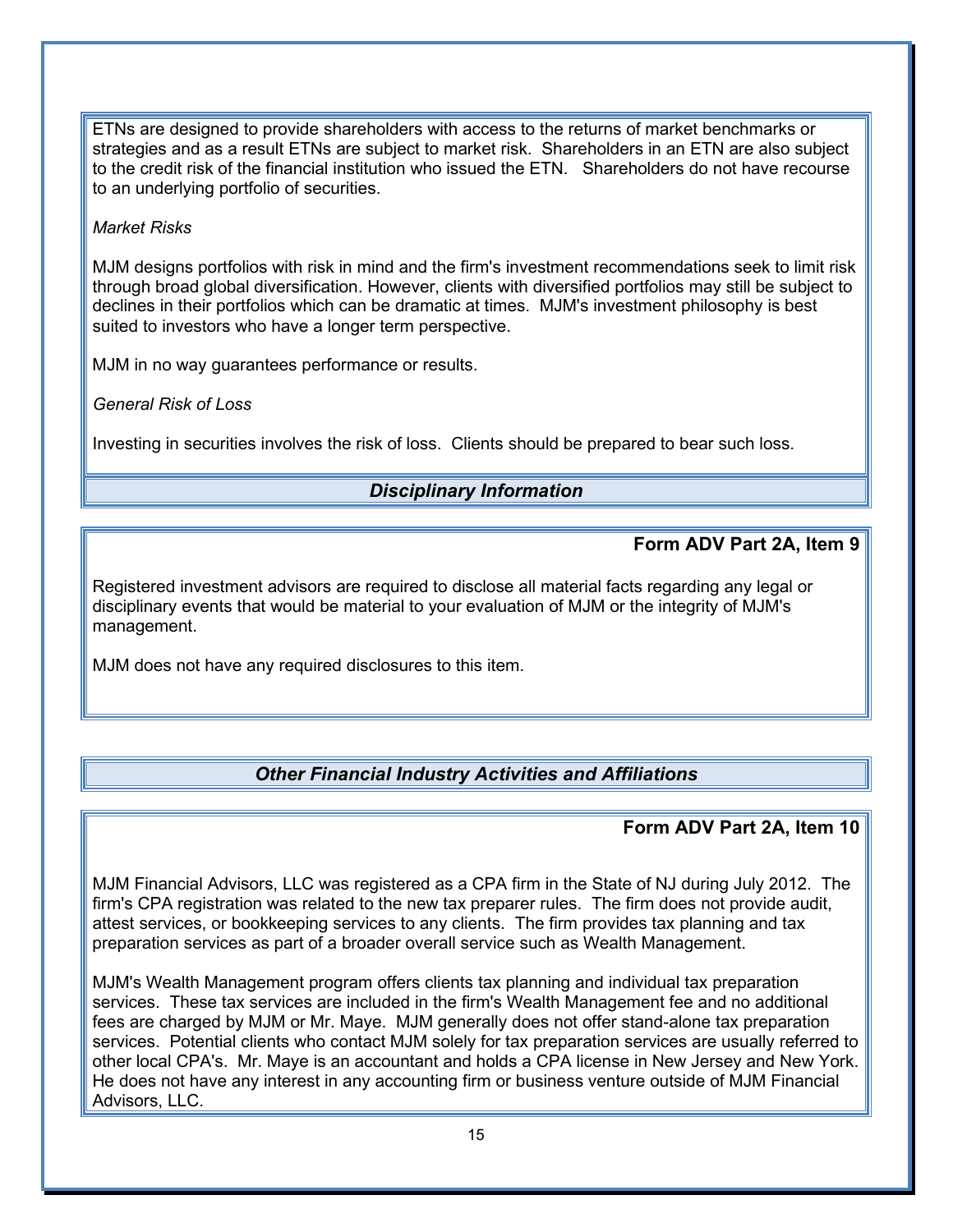## <span id="page-18-0"></span>*Code of Ethics, Participation or Interest in Client Transactions and Personal Trading*

## **Form ADV Part 2A, Item 11**

The firm seeks to avoid material conflicts of interest. Accordingly, neither MJM nor its investment advisor representatives receive any third party direct monetary compensation from brokerage firms (custodians) or mutual fund companies.

The firm does receive services and non-monetary benefits as a result of its relationship with custodian(s) and/or providers of mutual fund products. For example the firm's advisors may be invited to attend educational conferences sponsored by brokerage firms (custodians) or mutual fund companies. The firm believes the services and benefits provided to it by financial services firms do not materially affect the investment management recommendations made to clients.

## **Participation or Interest in Client Transactions**

The firm as a matter of policy does not make recommendations to clients where the firm has a material financial interest.

The firm does not buy or sell securities between the firm's account and client accounts.

## **Code of Ethics/Personal Trading/Insider Trading**

MJM has adopted a Code of Ethics to which all investment advisor representatives and employees must adhere. The key points of the firm's Code of Ethics states:

- The firm shall act in the client's best interest at all times
- Fundamental principles of openness, integrity, honesty, and trust
- Comply with both the letter and spirit of all applicable federal and state laws

MJM has adopted a Code of Ethics expressing the firm's commitment to ethical conduct. The Code of Ethics describes the firm's fiduciary duties and responsibilities to clients. MJM will provide a complete copy of the firm's Code of Ethics to any client or prospective client upon request. The firm's Code of Ethics incorporates by reference both a written Personal Securities Transaction policy and an Insider Trading policy.

The firm's Personal Securities Transaction policy sets forth the firm's practices of supervising and monitoring the personal securities transactions of personnel. At times the individuals associated with MJM may coincide with the interests of a client's account. The individuals associated with MJM will not receive an added benefit or advantage over other clients.

The firm and individuals associated with the firm are permitted to buy or sell securities that it also recommends to clients. However, these personal securities transactions are subject to the firm's personal trading policies and procedures. Under the Personal Securities transaction policy certain securities have been specifically exempted (direct U.S. Government obligations and open-end mutual funds). The policy also recognizes that some securities under consideration for sale or purchase in client accounts trade in very broad markets to permit transactions by clients to be completed without any noticeable impact on the markets of the securities. MJM also maintains a record of personal securities transactions.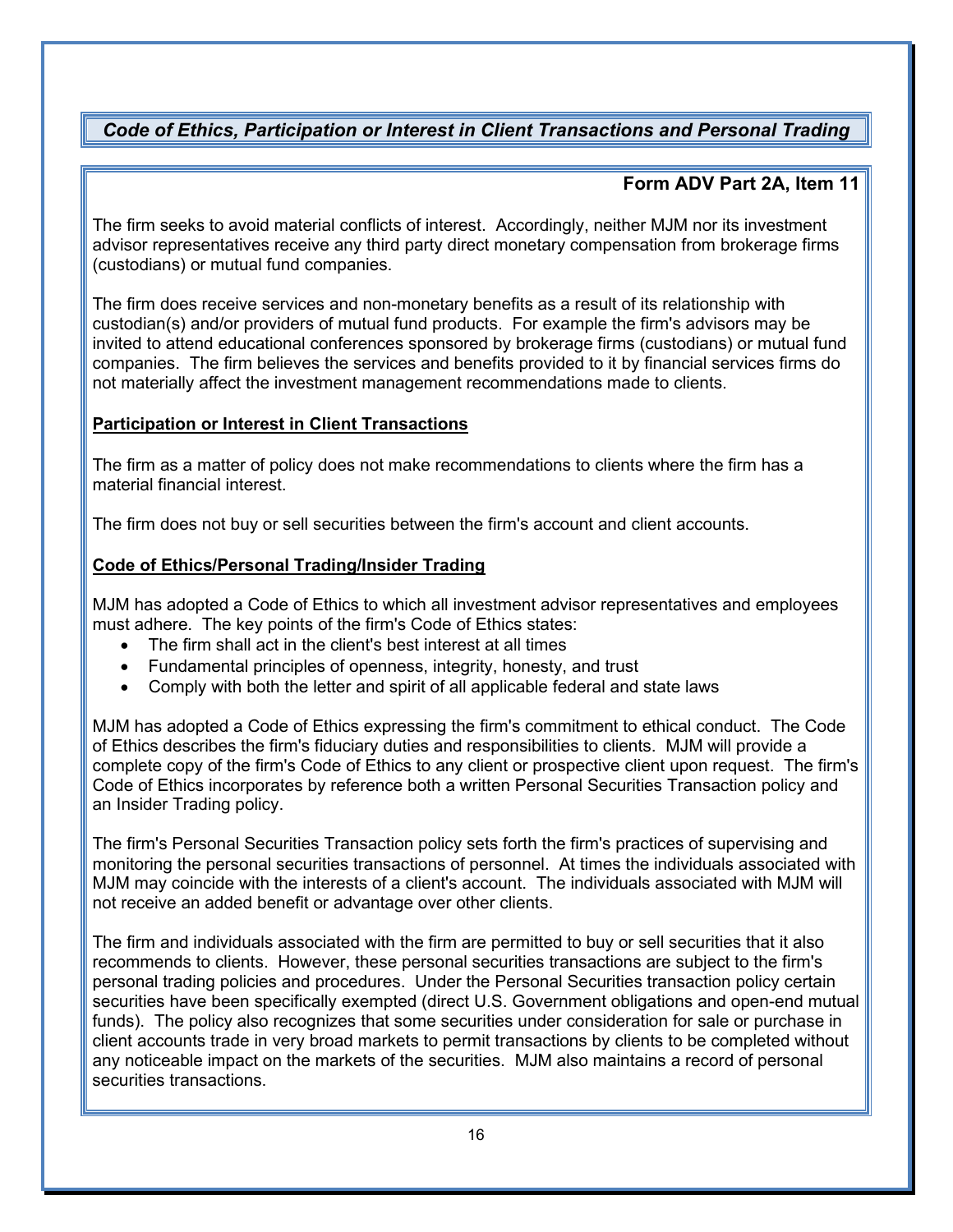The firm's written Insider Trading policy prohibits personnel from trading on material nonpublic information.

#### **Client Privacy**

The firm has also adopted a written Privacy Policy protecting the confidentiality of client information.

## <span id="page-19-0"></span>*Brokerage Practices*

#### **Use of Brokerage Firms (Custodians)**

#### **Form ADV Part 2A, Item 12**

MJM generally recommends the use of TD Ameritrade Institutional Services (TD) for client investment management accounts.

Factors MJM considers in recommending TD or any other brokerage firm to clients include their respective financial strength, reputation, execution, pricing, research, and service. TD enables MJM to obtain certain mutual funds without transactions charges and other securities at nominal transaction charges. The commissions and/or transaction fees charged by TD may be higher or lower than those charged by other brokerages.

The commissions paid by MJM's clients shall comply with the firm's obligation to obtain best execution. The firm in seeking best execution uses a broad array of criteria that is not limited to cost only. The firm takes into account the full range of brokerage (custodian) services. For example other items considered are value of research provided, execution capability, commission rates, and responsiveness of brokerage (custodian). MJM will seek competitive but not necessarily the lowest rates for client transactions.

MJM periodically and systematically reviews its policies and procedures regarding recommendations of Financial institutions in light of its duty to obtain best execution.

The client may direct the firm in writing to use a particular brokerage to execute client transactions. The client will be responsible for negotiating terms with the brokerage and the firm will not seek better transaction costs with other brokerages. The client may pay higher commissions, transactions fees, or spreads. MJM may decline a client's request to direct brokerage if in the firm's sole discretion such activities would result in additional operational difficulties subject to its duty to obtain best execution.

Transactions for each client are effected independently since MJM does not aggregate or combine the trades of its clients. As a result, the firm's clients do not receive the potential benefits of reduced transaction fees from aggregating trades.

Consistent with obtaining best execution, brokerage transactions may be directed to certain broker dealers in return for investment research products and/or services which assist MJM in its investment management decision making process. Such research generally will be used to service all of MJM's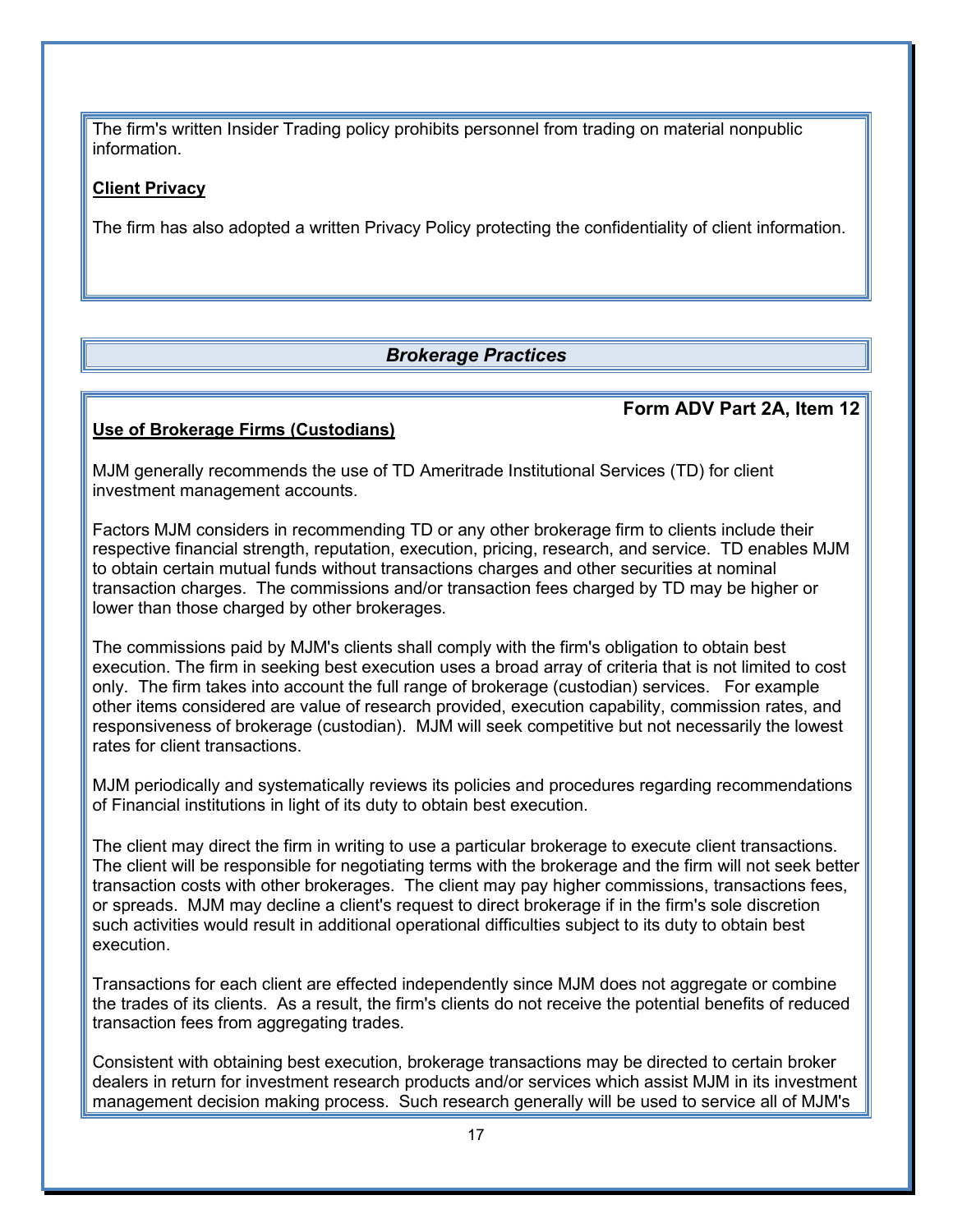clients, but brokerage commissions paid by one client may be used to pay for research that is not used in managing that client's portfolio. The receipt of investment research products and/or services poses a conflict of interest because MJM does not have to produce or pay for products or services.

#### **Software and Support Provided by Financial Institutions**

MJM may receive from TD, without cost to MJM, computer software and related systems support, which allows MJM to better monitor client accounts maintained at TD. MJM may receive the software and related support without cost because MJM renders investment management services to clients that maintain assets at TD. The software and related systems may benefit MJM, but not its clients directly. In fulfilling its duties to clients, MJM endeavors at all times to put the interests of its clients first. Clients should be aware, however, that MJM's receipt of economic benefits from broker-dealer creates a conflict of interest since these benefits may influence MJM's choice of broker-dealer over another broker-dealer that does not furnish similar software, system support, or services. Additionally, MJM may receive the following benefits from TD through the TD Institutional Platform: receipt of duplicate client confirmations/statements, access to institutional trading desk/support, and access to electronic communication network for client order entry and account information.

MJM does not participate in any custodian or brokerage client referral program.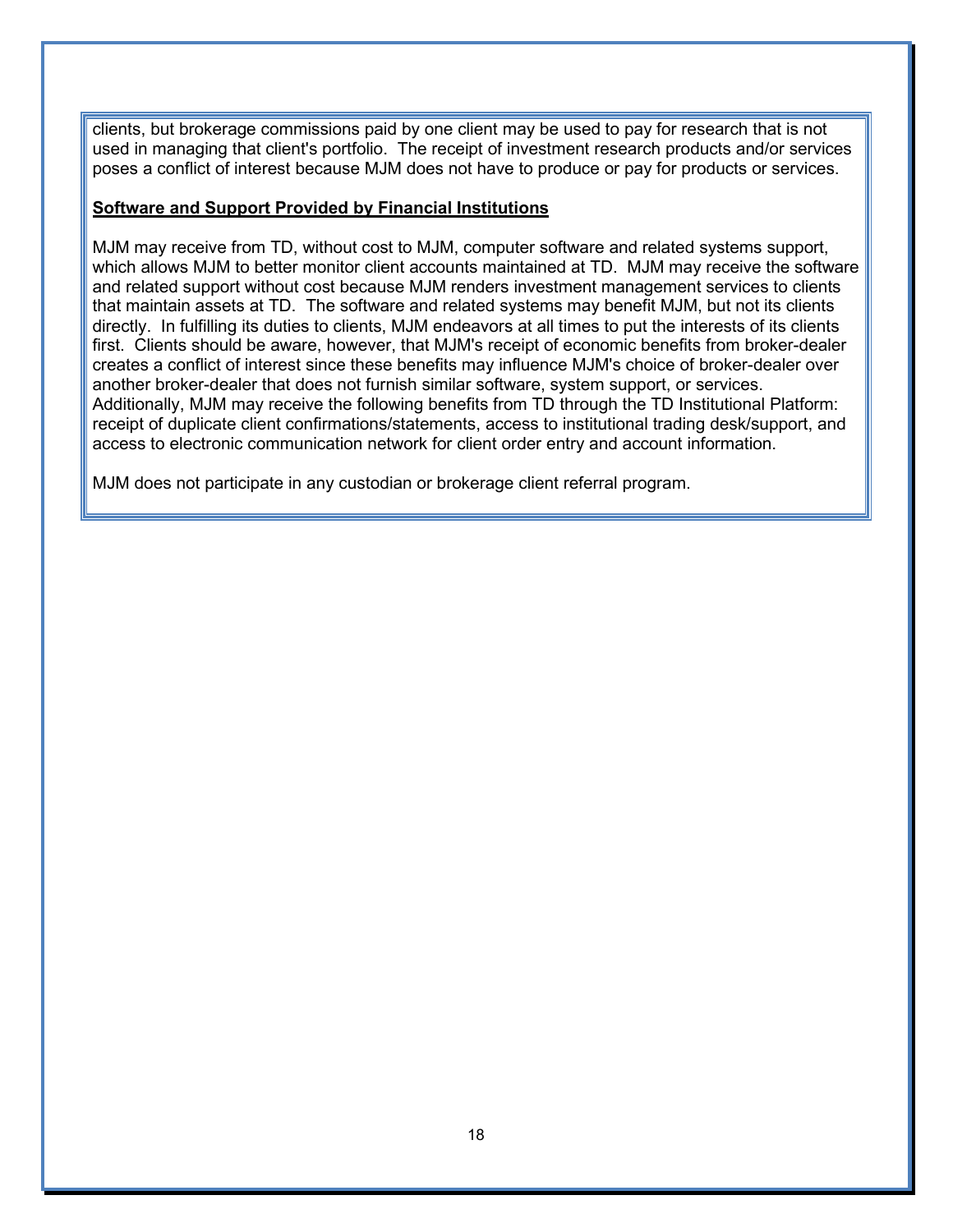## <span id="page-21-0"></span>*Review of Accounts*

## **Form ADV Part 2A, Item 13**

### **Financial Planning Program**

Those clients to whom MJM provides financial planning will receive reports, as agreed upon in a financial planning agreement, from MJM summarizing its analysis and conclusions. The firm's advice in the financial planning program is not ongoing and terminates upon delivery of the plan or analysis. Clients who do not retain MJM for additional ongoing services are solely responsible for monitoring their own accounts.

#### **Investment and Wealth Management Programs**

MJM reviews client portfolios for its Investment Management and Wealth Management Programs periodically and upon client request. All investment and wealth management clients are encouraged to discuss their needs, goals, and objectives with MJM and to keep MJM informed of any changes to their circumstances.

#### *Periodic Portfolio Reviews*

The firm conducts quarterly reviews of client portfolios to determine if asset classes have strayed beyond their target minimums or maximums defined in the client's Investment Policy Statement (IPS). The firm may determine not to rebalance specific asset classes outside of their target ranges for several reasons. The reasons include: avoidance of short term capital gains, to minimize transaction costs, asset class valuations vs. historical levels and/or macroeconomic conditions. Clients receive a written quarterly report showing the variation between their target IPS allocations vs. their current allocation.

#### *Upon Client Request*

The firm also conducts portfolio reviews upon client request. Clients may request a review when a special cash need arises or when additional cash or securities are added to their portfolio. The firm will respond to client requests within a reasonable period of time.

#### **Portfolio Reports Provided to Clients**

#### *MJM Quarterly Reports*

MJM provides its clients with a quarterly reporting package. The package includes reporting on investment accounts held at TD Ameritrade Institutional (TD). The report typically includes: consolidated portfolio statement, performance report vs. benchmarks, and a monitoring report. The monitoring report shows the client's current asset allocation vs. their IPS target, underlying performance of pooled investment vehicles (mutual funds, ETF's, ETN's) vs. appropriate benchmarks, and estimated costs of pooled investment vehicles used in the client's portfolio.

#### *Monthly/Quarterly Statements from Custodian*

The firm's clients receive monthly or quarterly statements directly from the independent custodian. These statements reflect the assets in the custodian's custody. Clients also receive trade confirmations of each transaction executed in their investment account. The statements may be delivered either via U.S. mail or electronically via e-mail depending on client preference.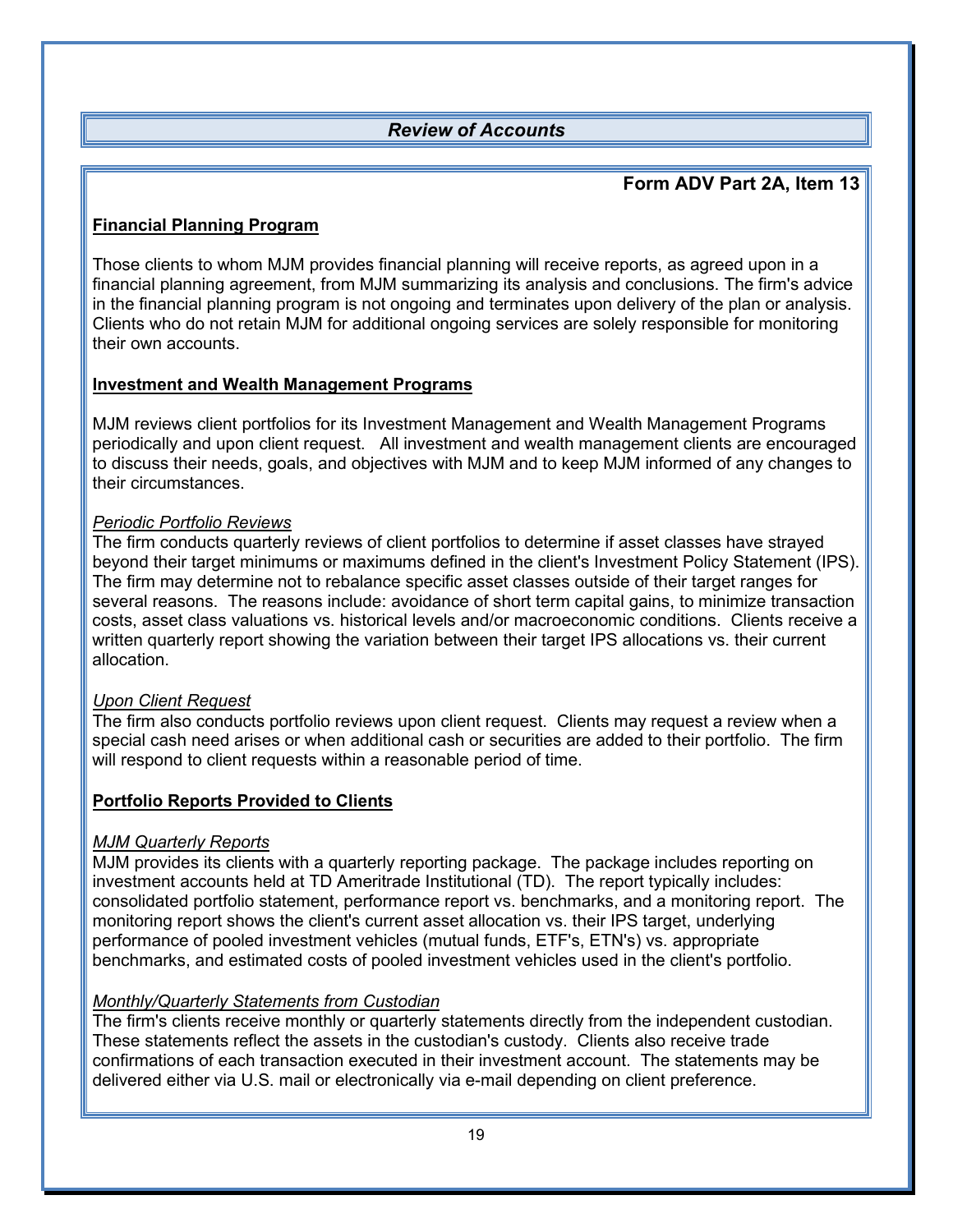**We encourage clients to compare the account statements received from MJM with those directly received from the custodian on a timely basis. Should the client detect any unusual activity such as unauthorized trading or unauthorized transfers of cash or securities please contact Michael Maye at 908-647-7444.** 

#### **Custodian Website**

Clients may directly access their accounts online every day via the secure website of the custodian (TD).

### <span id="page-22-0"></span>*Client Referrals and Other Compensation*

#### **Form ADV Part 2A, Item 14**

MJM does **not pay or accept compensation** from any person for client referrals. Referrals to other professionals may be undertaken where appropriate to meet the client's needs. These situations are described below:

- Referrals to a CPA may be undertaken for a client in need of accounting services such as business valuations, auditing, bookkeeping, or other accounting services. The client's CPA will provide these services directly to the client and bill the client directly for these services.
- Referrals to attorneys for legal advice and document preparation for any recommended estate planning, sale of businesses, asset protection strategies, or other legal services as needed. The client's attorney will provide these services directly to the client and bill the client directly for these services.

MJM may receive economic benefits from non-clients for providing advice or other advisory services to clients. This type of relationship poses a conflict of interest and any such relationship is disclosed in response to Item 12, above.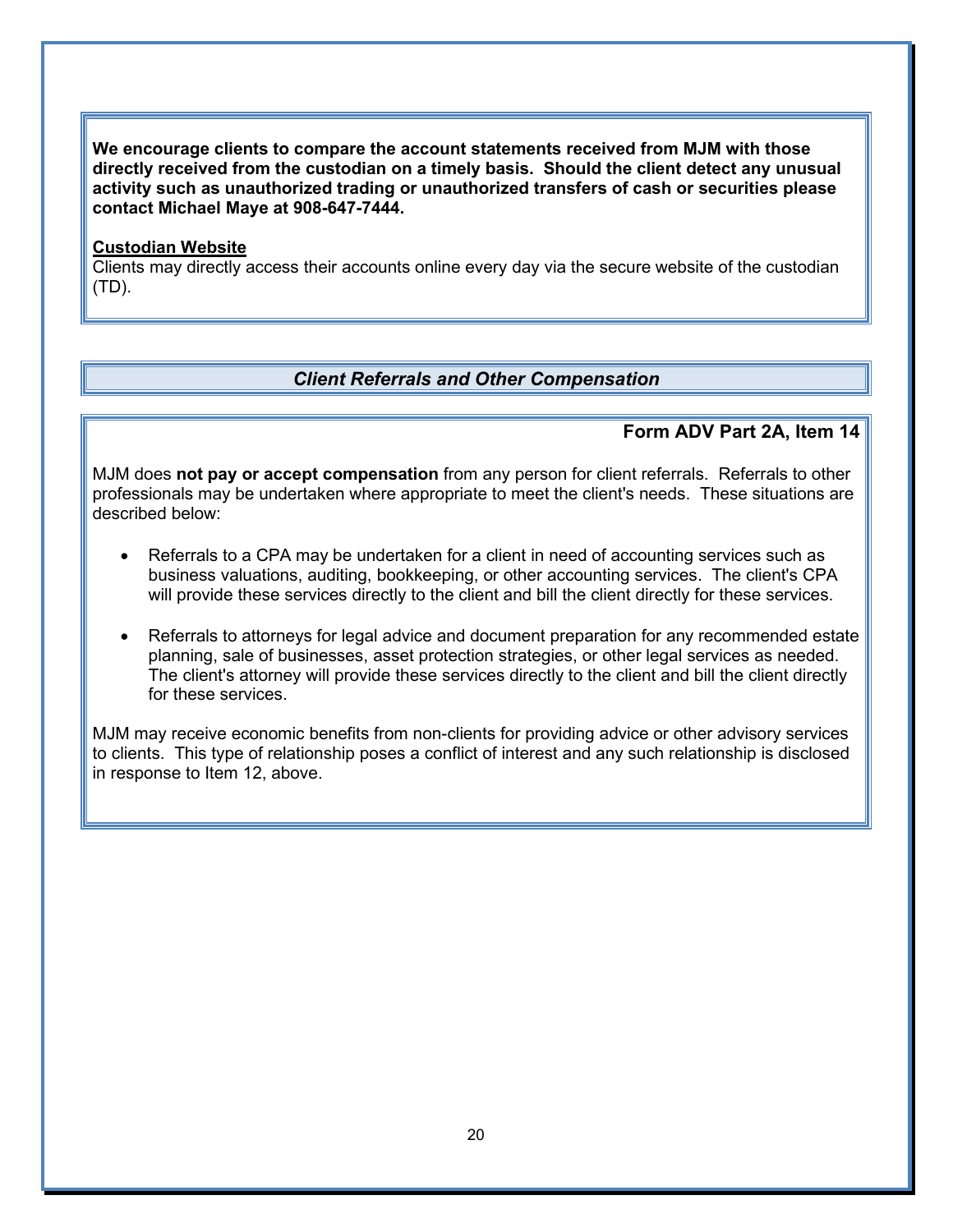## <span id="page-23-0"></span>*Custody*

## **Form ADV Part 2A, Item 15**

MJM as a policy does not accept custody of client securities.

The firm does not have the ability to withdraw or transfer funds or cash from a client account to our account or any third party. The only exception to this policy is for the deduction of client fees owed to MJM for Investment Management or Wealth Management services. MJM, only with client consent and completion of the appropriate paperwork, may deduct its Investment Advisory or Wealth Management fees directly from the client's account. The client grants MJM authorization when it signs the MJM Wealth Management or MJM Investment Management agreement. The authorization is also granted by the client when they initial and sign the custodian's new account application form. MJM also sends each client a quarterly invoice before deducting fees from their account(s).

The firm's clients receive account statements directly from a qualified custodian, such as a bank or broker dealer (custodian) that maintains their assets. Clients should carefully review their account statements and compare them to MJM's quarterly reports.

**MJM strongly encourages all clients to compare the statements to verify all account transactions, including MJM's advisory fees, are proper. Clients should notify MJM immediately at 908-647-7444 if any issues are noted.** 

## <span id="page-23-1"></span>*Investment Discretion*

## **Form ADV Part 2A, Item 16**

MJM typically requests the authority to exercise discretion on behalf of its clients. MJM is considered to exercise discretion over a client's account if it can effect transactions for the client without first seeking the client's consent. The firm is given this authority through a power-of-attorney included in the agreement between MJM and the client. In addition, the firm's custodian (TD Ameritrade Institutional) requires the client complete a new account application. On the custodian's new account application the client must initial and sign the form granting MJM access to place trades in the client's account(s) on a discretionary basis. MJM takes discretion over the following activities:

- The securities to be purchased or sold;
- The amount of securities to be purchased or sold; and
- When the transactions are made

The firm's trading is normally guided by the client's Investment Policy Statement. The firm also seeks to limit trading to manage transactions costs and to minimize tax consequences.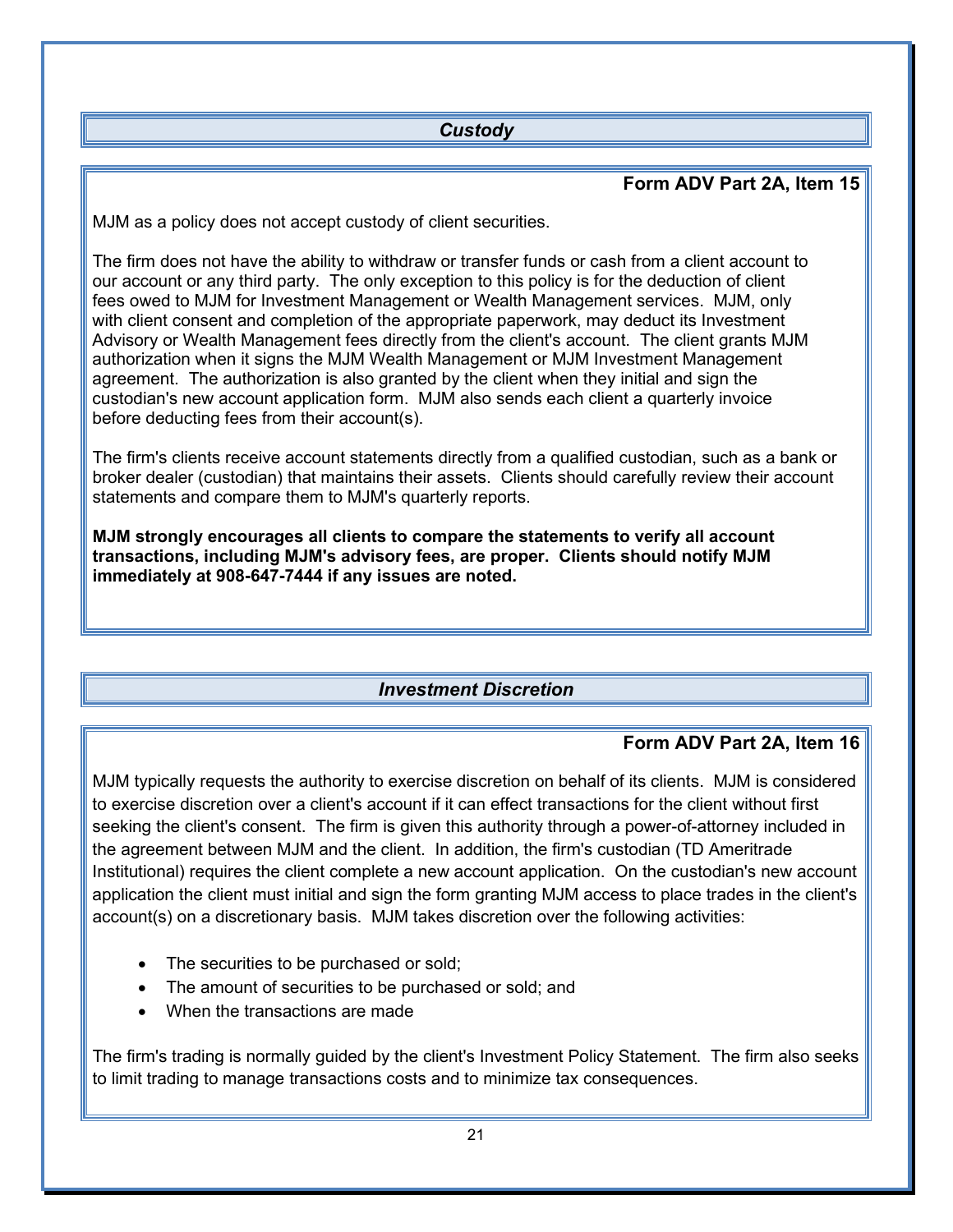The firm may also provide non-discretionary investment management services to clients for:

- variable life/annuity products they already own and/or
- their individual employer sponsored retirement plan (401(k), 403(b))

For the above non-discretionary accounts, MJM either directs or recommends the allocation of client assets among the various investment options available within the variable life/annuity or retirement plan. These client assets are maintained at the insurer or the retirement plan custodian.

## <span id="page-24-0"></span>*Voting Client Securities*

### **Form ADV Part 2A, Item 17**

#### **Proxy Voting**

MJM does not accept authority to vote proxies on behalf of clients. Clients retain responsibility for receiving and voting proxies for all securities in client portfolios. Clients receive proxies directly from the Financial Institutions.

### **Other Corporate Actions**

The firm will have no responsibility or obligation to take any action with regard to any bankruptcy proceeding, class action securities litigation, or other matter relating to securities held at any time in a client account.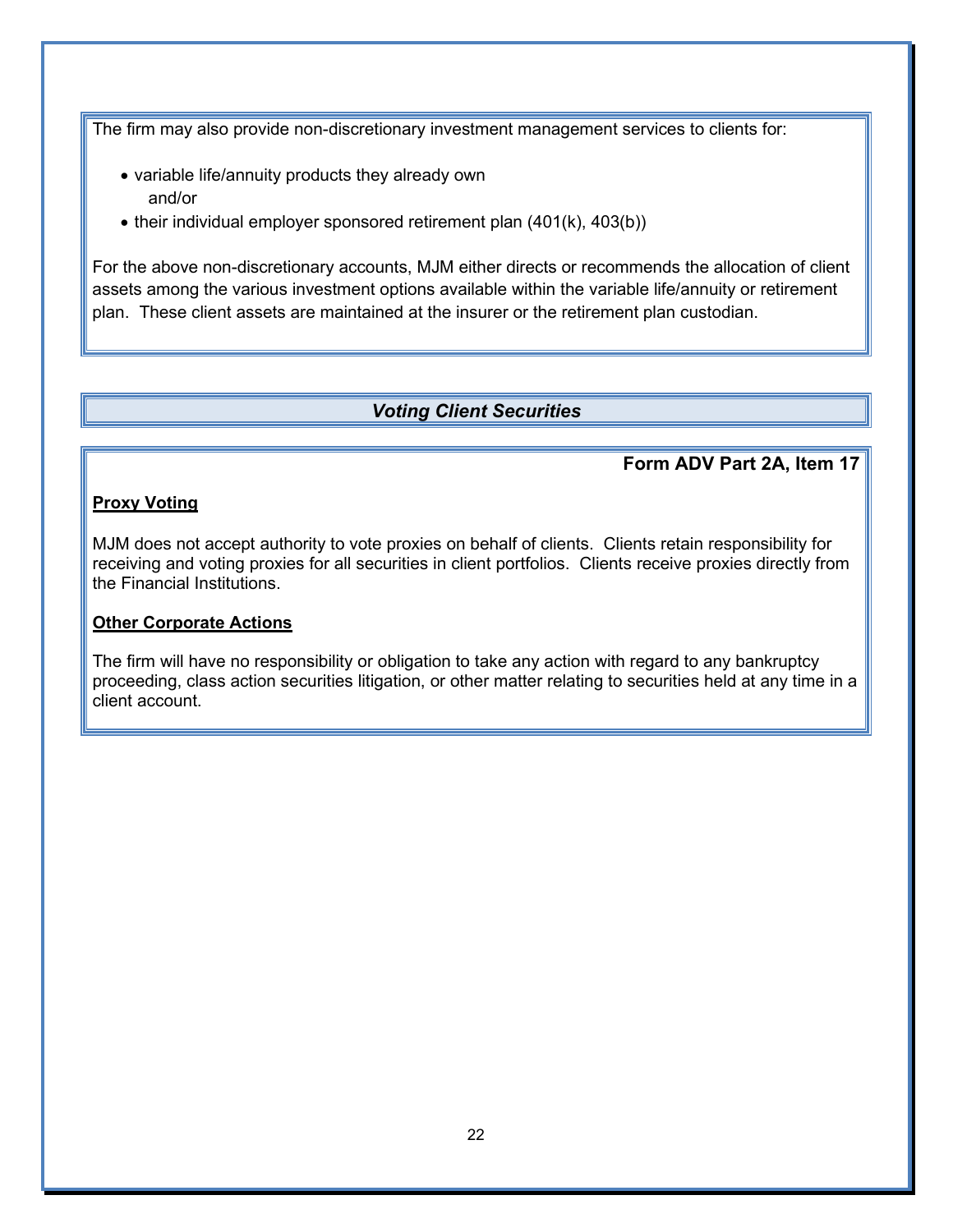## <span id="page-25-0"></span>*Financial Information*

## **Form ADV Part 2A, Item 18**

MJM does not require prepayment of more than \$500 in fees per client and 6 or more months in advance.

The firm has no financial condition that is reasonably likely to impair its ability to meet contractual commitments to clients.

MJM maintains a minimum capital requirement of \$10,000 in accordance with regulations adopted by the New Jersey Bureau of Securities.